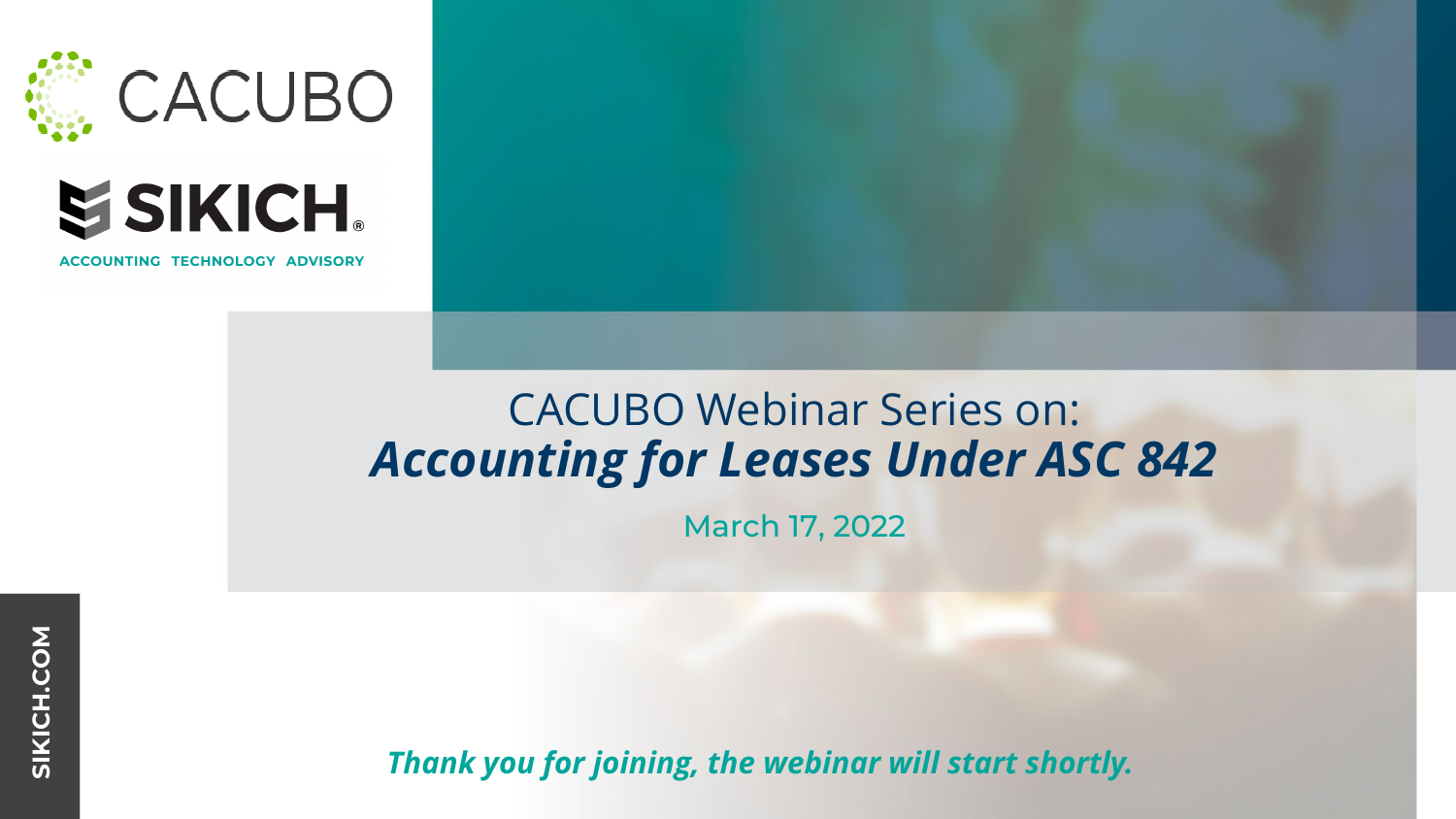

- This is the 19<sup>th</sup> monthly webinar CACUBO has hosted since the pandemic began. The webinars have been an effort to stay engaged with our members during the pandemic.
- Today, we will hear from panelists who will provide us an update on the accounting for leases under ASC 842, which is more pertinent to FASB institutions.
- This webinar is eligible for CPE. If you are interested in receiving CPE credit for this webinar, please e-mail me (Marty Mickey) at [mmickey@nl.edu](mailto:mmickey@nl.edu) now. During the webinar, there will be three check in questions for you to answer. **In order to receive CPE, you must answer all three of these questions.**
- We will send out a survey afterwards to solicit thoughts and topics for future webinars.
- If you would be willing to present in a future webinar, please e-mail me at [mmickey@nl.edu](mailto:mmickey@nl.edu).

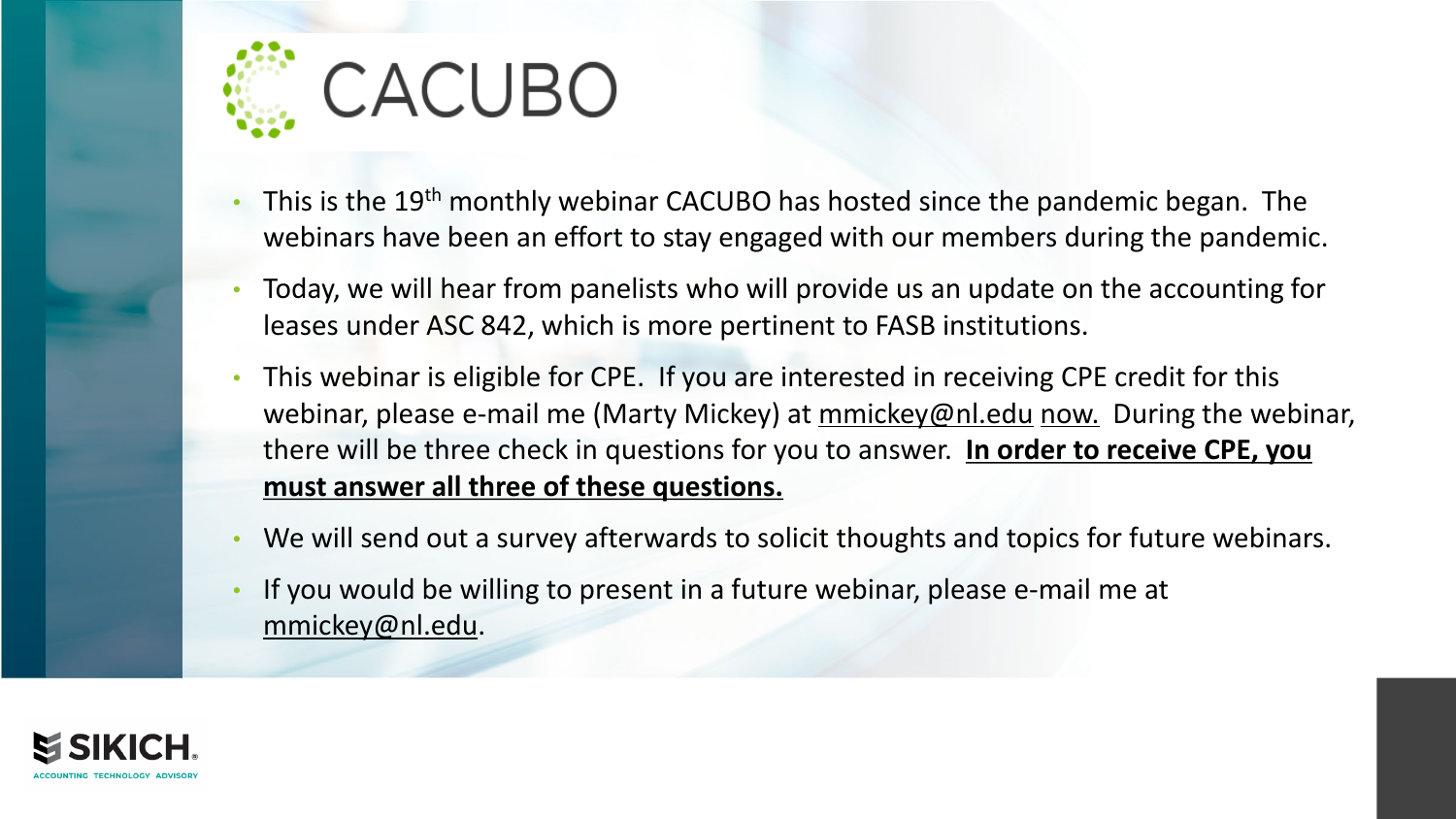#### TODAY'S **PRESENTERS**



**SYLESH BABU** CPA, CFE, ACA, DIPIFR AUDIT PARTNER sylesh.babu@sikich.com



**ASHLEY JOHNSON** CPA DIRECTOR ashley.johnson@sikich.com



**GREG FIEDLER** CPA ASSURANCE DIRECTOR OF INNOVATION

greg.fiedler@sikich.com

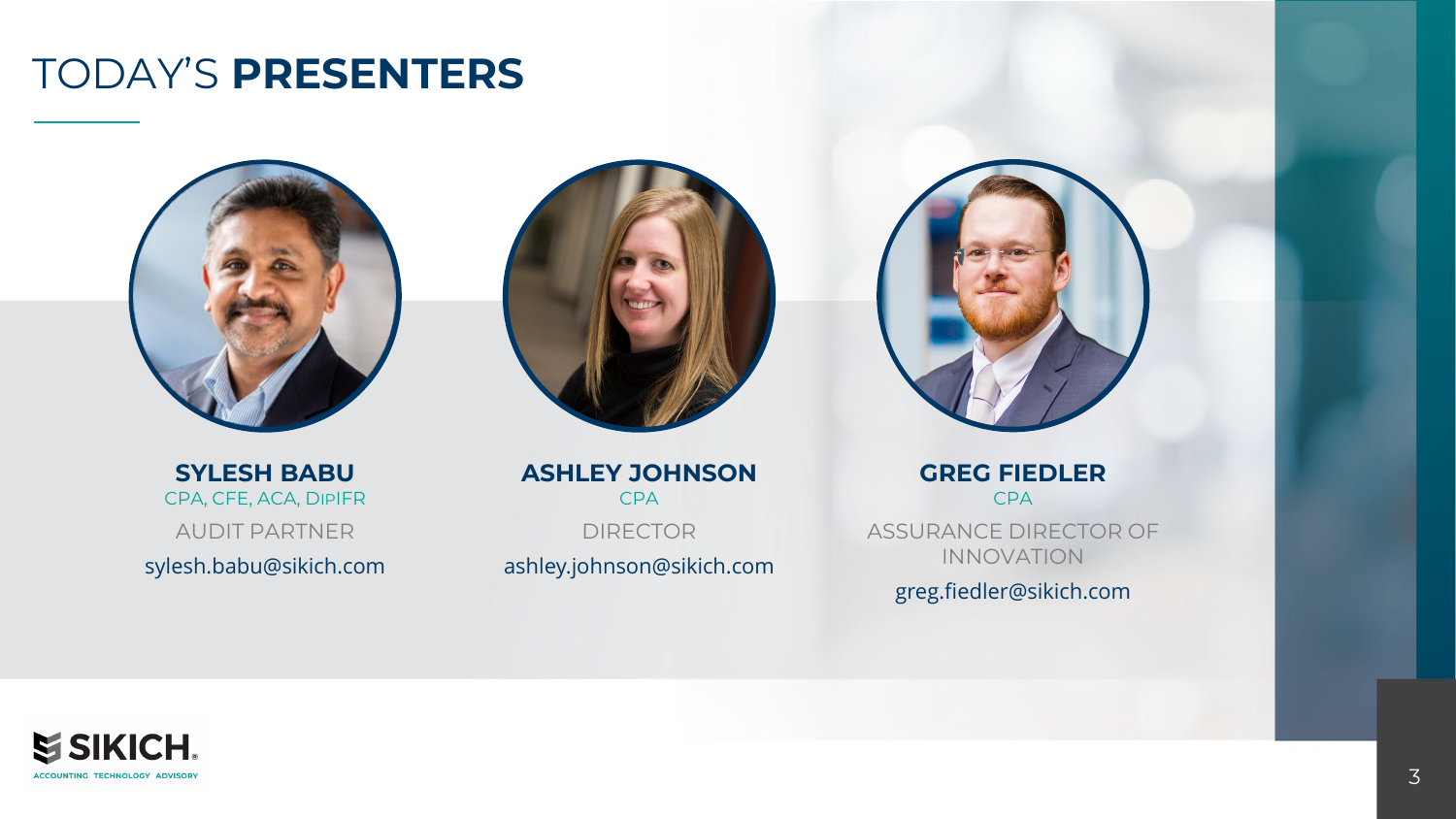#### **AGENDA**

- **Overview and concepts**
- **Practical expedients and policy elections**
- **Related party lease considerations**
- **Financial statement presentation and disclosure**
- **In Issues seen in implementations**
- **Frequently asked questions**
- **Helpful resources**

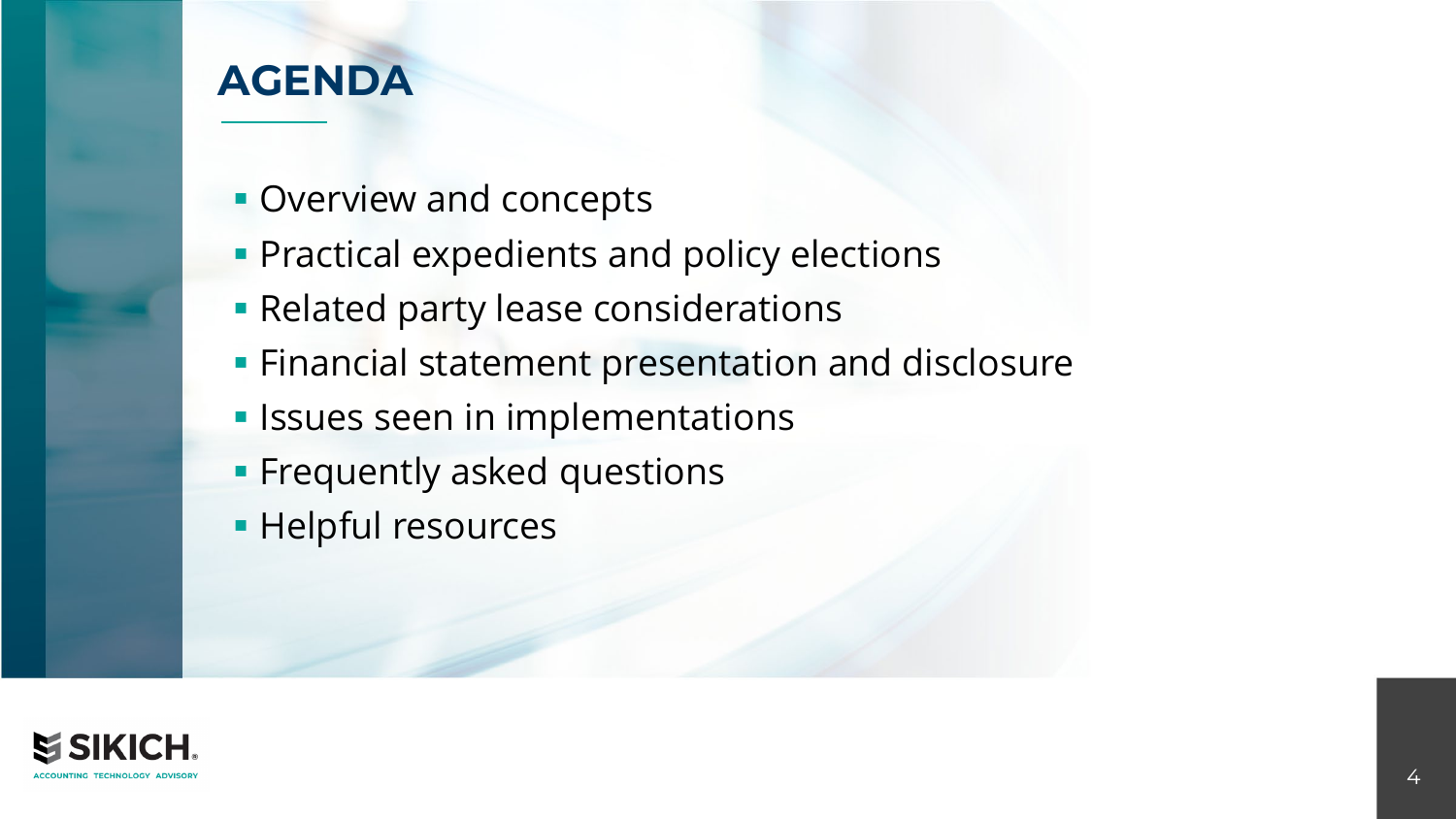#### **OVERVIEW**

- **Increase transparency and comparability related to leasing** activity
- **Effective dates:** 
	- Public businesses, certain non-profits and EBPs years beginning after 12/15/18 (or 12/15/19)
	- All other entities years beginning after 12/15/21 (calendar year ending 12/31/22 or fiscal years ending in 2023)
- **Lessor accounting is fundamentally unchanged**
- **Lessees:** 
	- Recognize lease liabilities and right-of-use assets on the balance sheet for nearly all leases
	- **Expanded disclosure requirements**

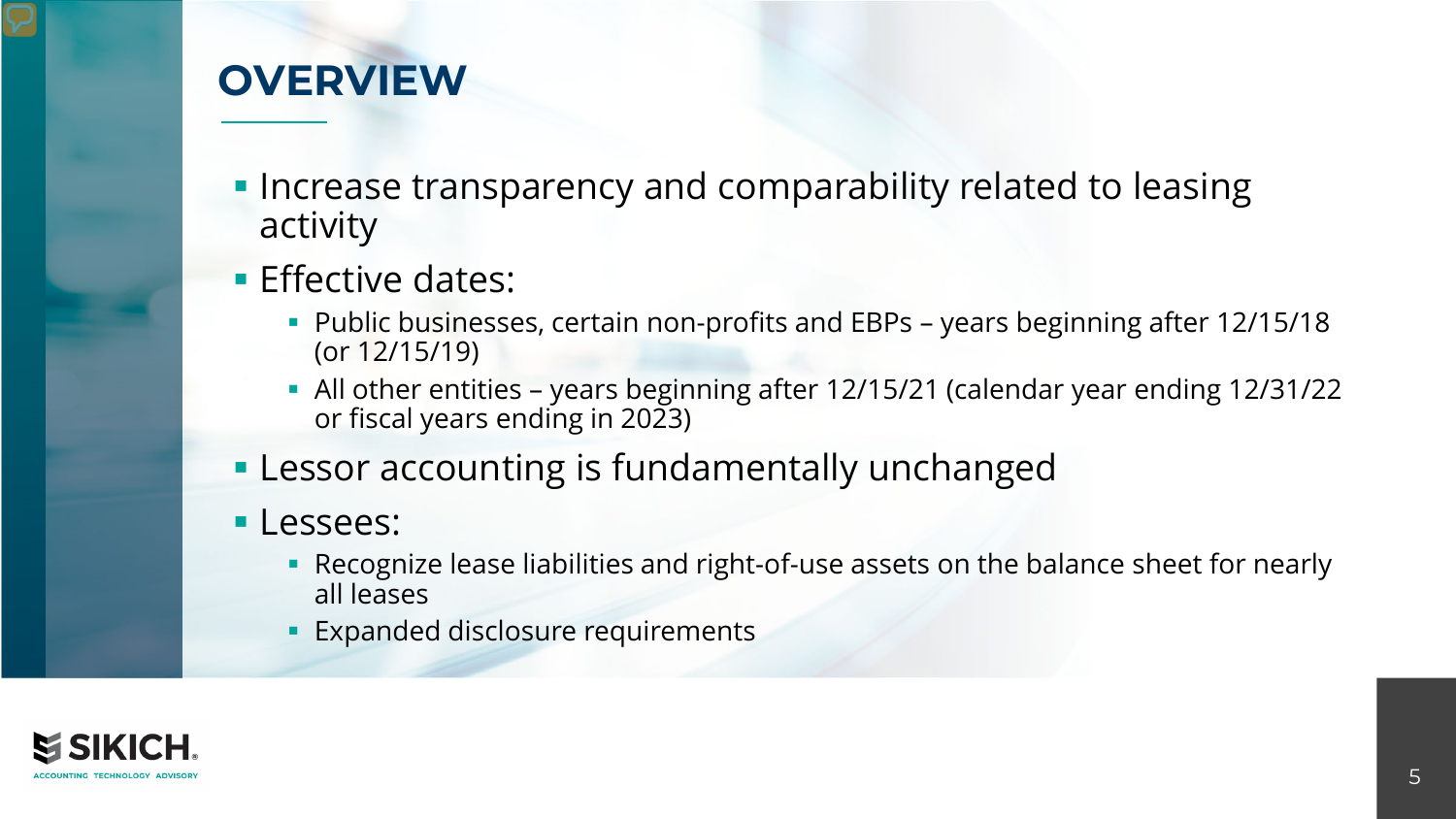## LEASE **IDENTIFICATION**

 A contract is or contains a lease if the contract conveys the **right to control**  the use of **identified property, plant, or equipment** (an identified asset) for a **period of time** in exchange for consideration.



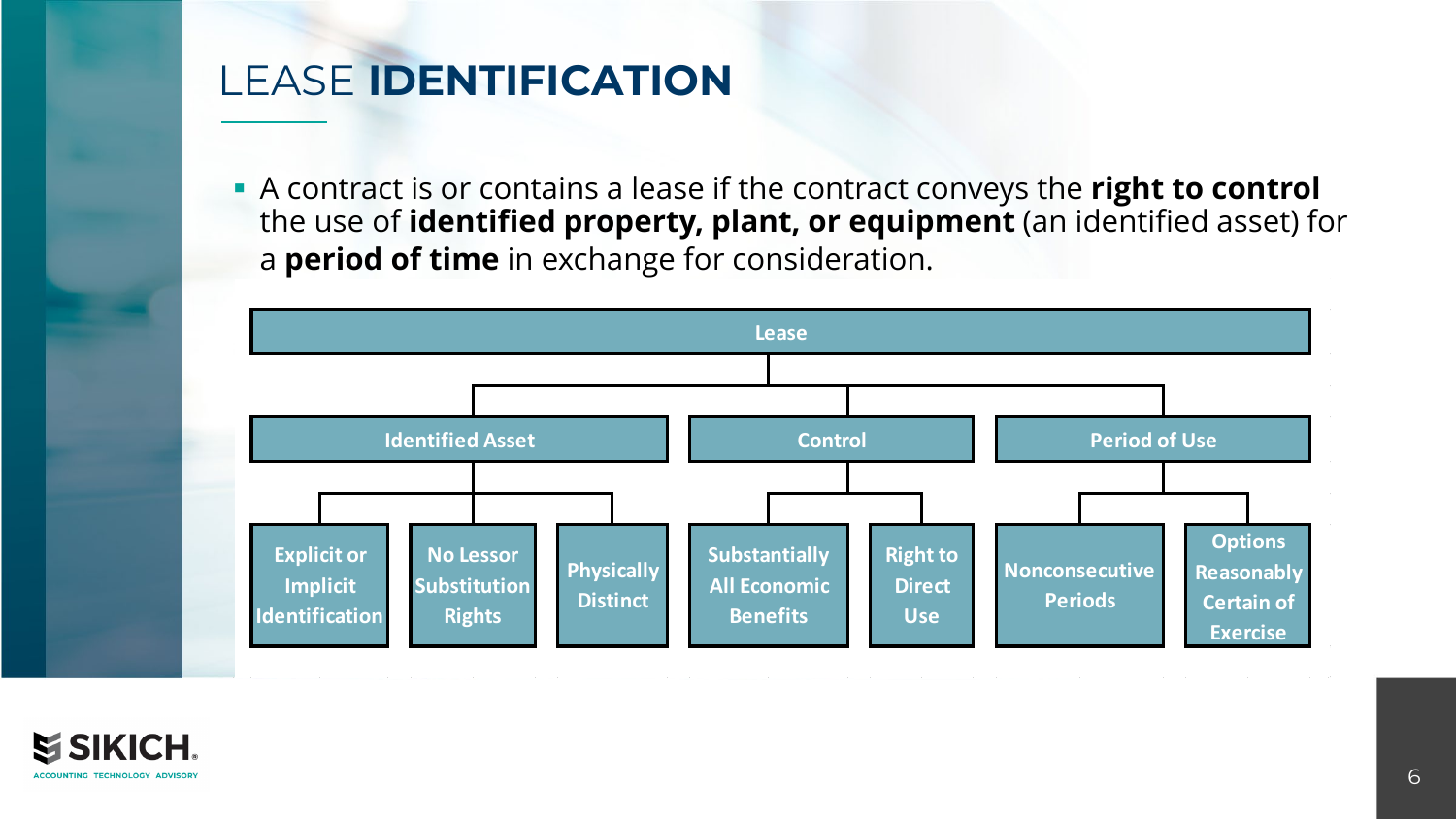### EMBEDDED **LEASES**

- "A contract is **or contains** a lease if…"
- **Possible examples:** 
	- Student transportation/shuttle service contract for transportation services but do not own shuttles/busses
	- **IF and telecom services dedicated servers, fiber optic lines**
	- Advertising billboards, arena/stadium rights
	- Cafeteria and vending vendor supplied kitchen equipment, vending machines
	- Waste management dumpsters, compactors, other collection/management equipment
	- Campus security vehicles, emergency call buttons/stations

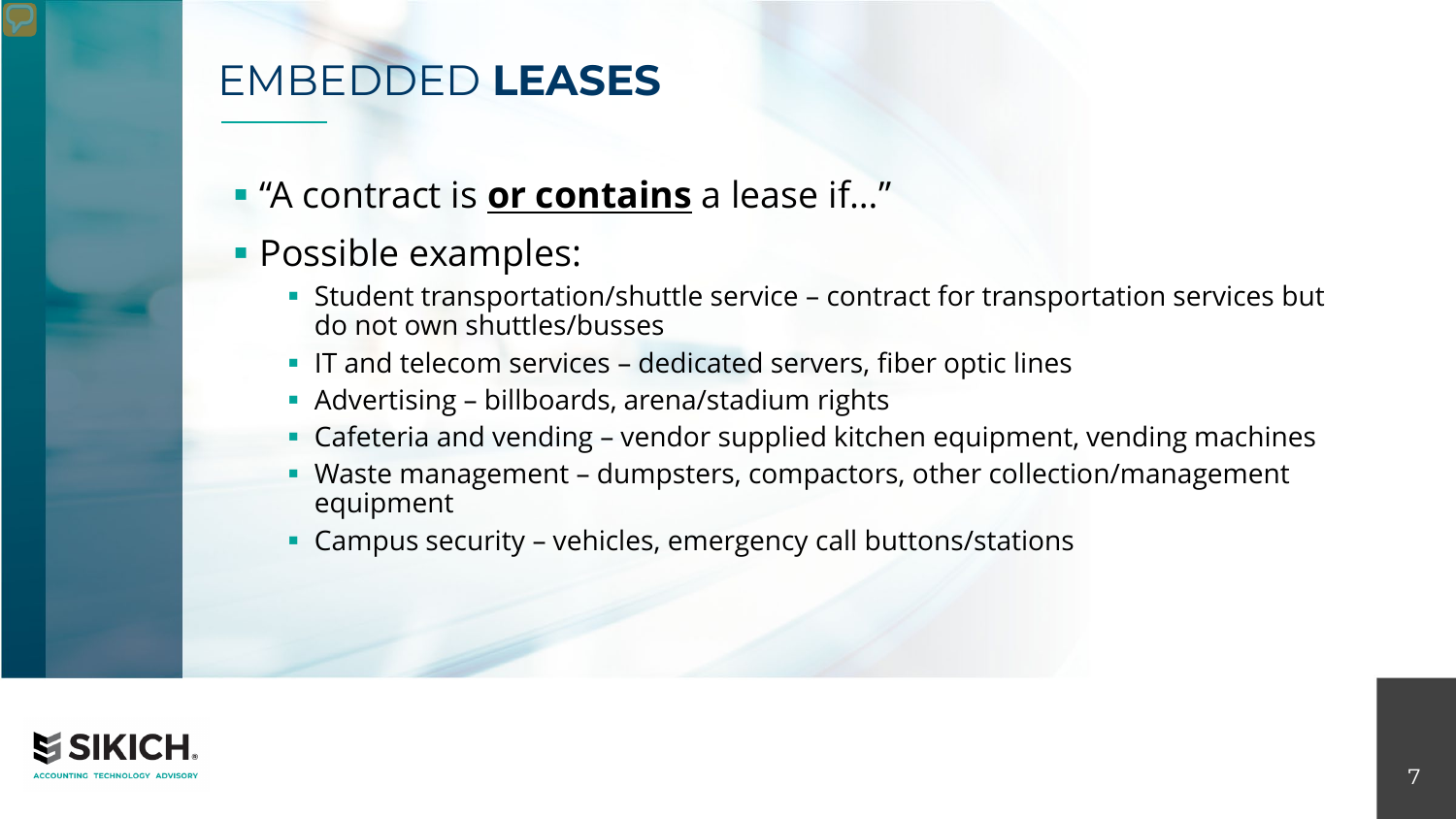## SHUTTLE SERVICE **ILLUSTRATION**

- **University contracts with Speedy Shuttle for transportation of** students, employees, and visitors around campus for 3 years.
- Speedy Shuttle owns and maintains the busses and employs drivers.
- **Busses are branded with University logo and reside on campus** full time.
- **University dictates routes and schedule.**
- **University pays monthly fee for transportation services.**

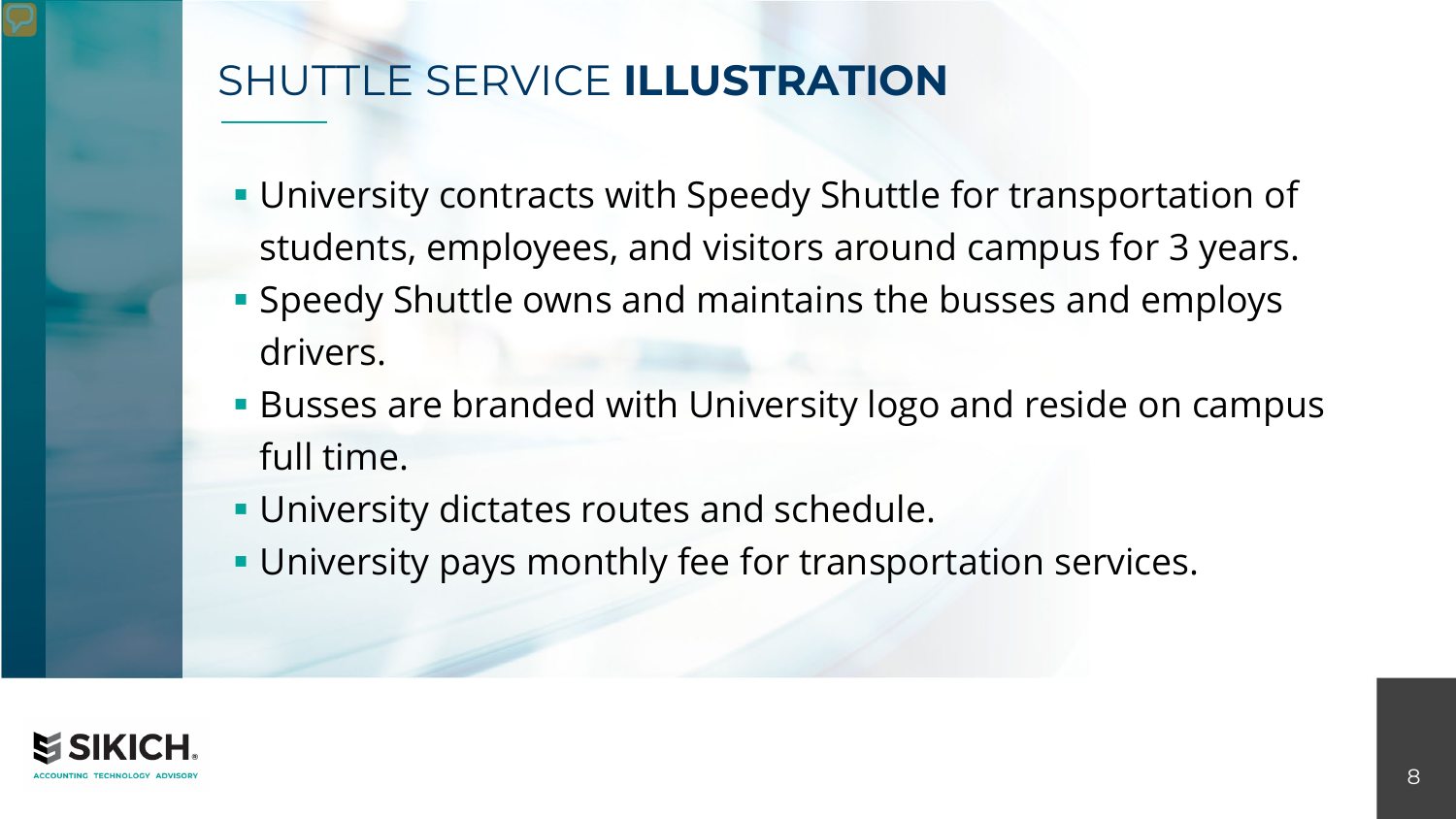## IT SERVICES **ILLUSTRATION**

- **University enters into contract with Outsourced IT for managed** IT services for 3 years.
- **Outsourced IT provides servers and networking equipment** according to contract specifications.
- **Outsource IT provides all maintenance and support. Outsourced** IT can substitute the equipment for repair/maintenance only.
- University determines where equipment is installed, what data is stored, and how the network is used.

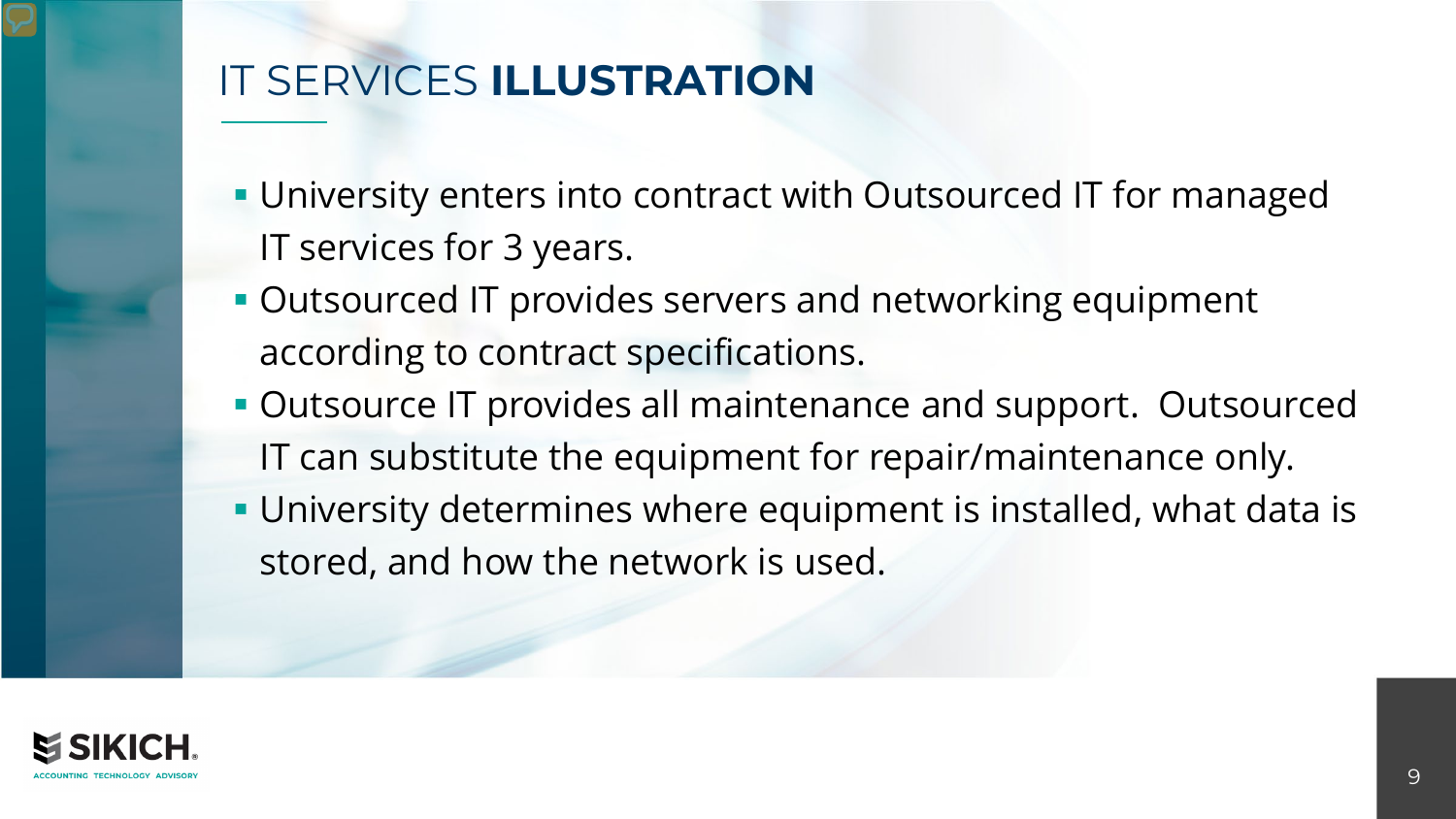## CHECK IN **QUESTION #1**

- **How many leases does your** organization have?
	- A) Less than 5
	- B) 6 to 20
	- $\bullet$  C) 21 to 50
	- D) More than 50
	- E) Let me go look for embedded leases and get back to you…

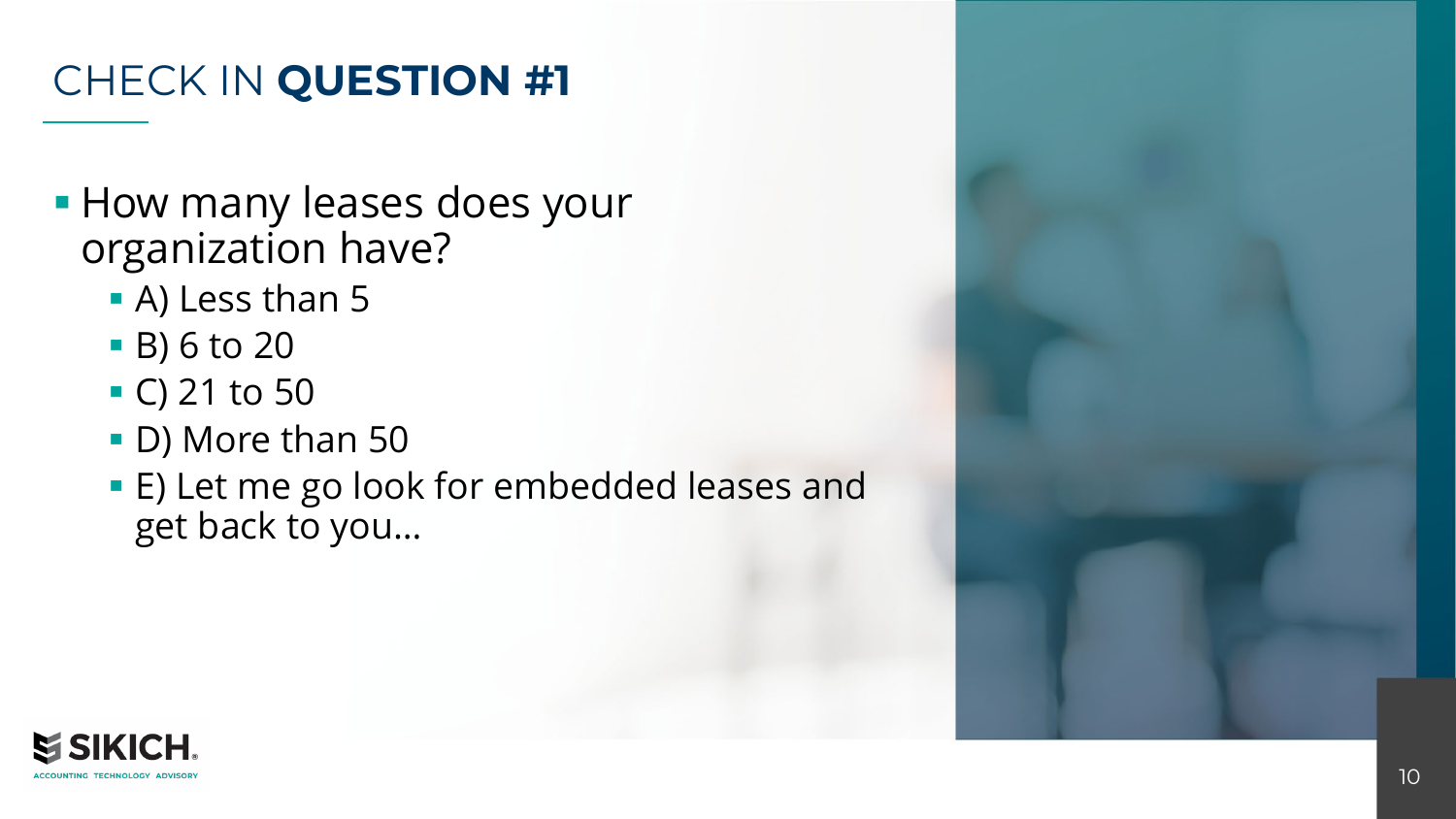## LEASE **CLASSIFICATION**

| <b>Lessee</b>      | <b>Lease Criteria</b><br><b>Lessor</b>                                                                                                                                                                                                                                                                                                                                                                                                                                                                                                                                                                                                                                                        |                              |  |  |
|--------------------|-----------------------------------------------------------------------------------------------------------------------------------------------------------------------------------------------------------------------------------------------------------------------------------------------------------------------------------------------------------------------------------------------------------------------------------------------------------------------------------------------------------------------------------------------------------------------------------------------------------------------------------------------------------------------------------------------|------------------------------|--|--|
| Finance<br>lease   | Any one of the following five criteria are met:<br>Lease transfers ownership by end of term<br>1.<br>Lessee has option to purchase asset, and is reasonably certain to exercise it<br>2.<br>Lease term is for a <b>major part of the remaining life</b> of the asset (if the<br>3.<br>commencement date falls at or near the end of the economic life of the underlying<br>asset, this criteria shall not be used)<br>Present value of lease payments plus residual value guarantee by lessee is equal to<br>4.<br>or greater than substantially all of the fair value of the asset, or<br>The asset is specialized and is expected to have no alternative future use to<br>5.<br>the lessor. | Sales type<br>lease          |  |  |
| n/a                | None of the above criteria are met; <b>however</b> , both of these criteria are met:<br>Present value of lease payments plus residual value guarantee (including third<br>party guarantee) is equal to or greater than substantially all of the fair value of the<br>asset, and<br>It is probable that the lessor will collect lease payments and residual<br>value guarantee.                                                                                                                                                                                                                                                                                                                | Direct<br>financing<br>lease |  |  |
| Operating<br>lease | None of the above criteria are met.                                                                                                                                                                                                                                                                                                                                                                                                                                                                                                                                                                                                                                                           | Operating<br>lease           |  |  |

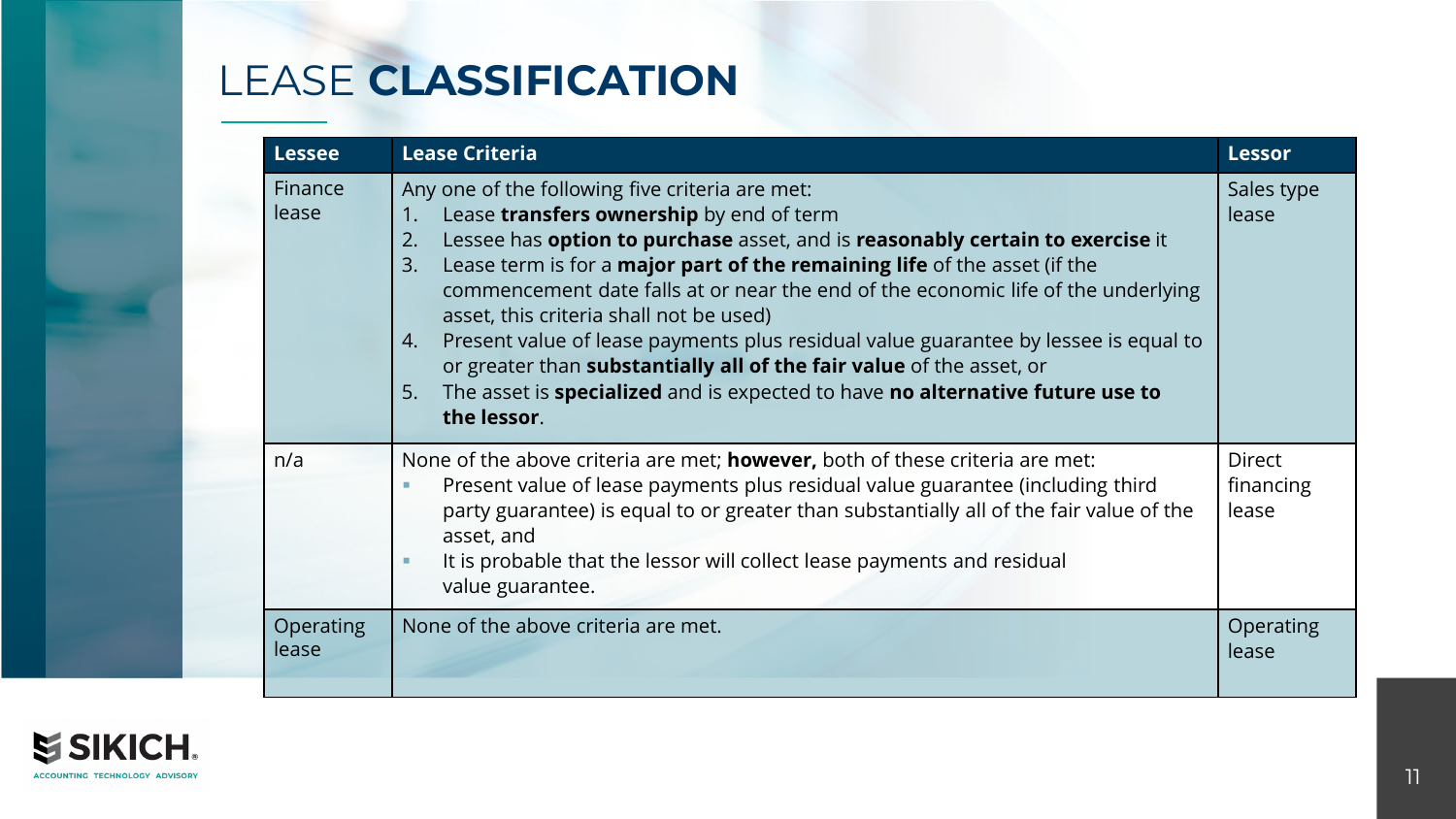#### PAYMENTS USED FOR LEASE **CLASSIFICATION VS.** LEASE **LIABILITY MEASUREMENT**

| <b>LEASE CLASSIFICATION</b>                                                                                          | <b>LEASE LIABILITY MEASUREMENT</b>                                                                         |
|----------------------------------------------------------------------------------------------------------------------|------------------------------------------------------------------------------------------------------------|
| Lease payments include all lease payments made<br><b>before commencement</b> , and those not yet made,<br>including: | Lease payments include only those not yet made,<br>including:                                              |
| Fixed payments less lease incentives,<br>ш                                                                           | • Fixed payments less lease incentives,                                                                    |
| • Variable lease payments that depend on an index or rate,                                                           | • Variable lease payments that depend on an index or rate,                                                 |
| Exercise price of purchase option if lessee reasonably certain<br>L.<br>to exercise,                                 | Exercise price of purchase option if lessee reasonably certain<br>to exercise,                             |
| Payments for penalties to terminate lease if lease term reflects<br>lessee exercising option to terminate,           | Payments for penalties to terminate lease if lease term reflects<br>lessee exercising option to terminate, |
| Fees paid by lessee to special-purpose entity for structuring the<br>transaction,                                    | Fees paid by lessee to special-purpose entity for structuring the<br>transaction,                          |
| <b>Entire potential amounts</b> owed under residual value<br>٠<br>guarantees.                                        | <b>Amounts that are probable</b> of being owed under residual value<br>guarantees.                         |

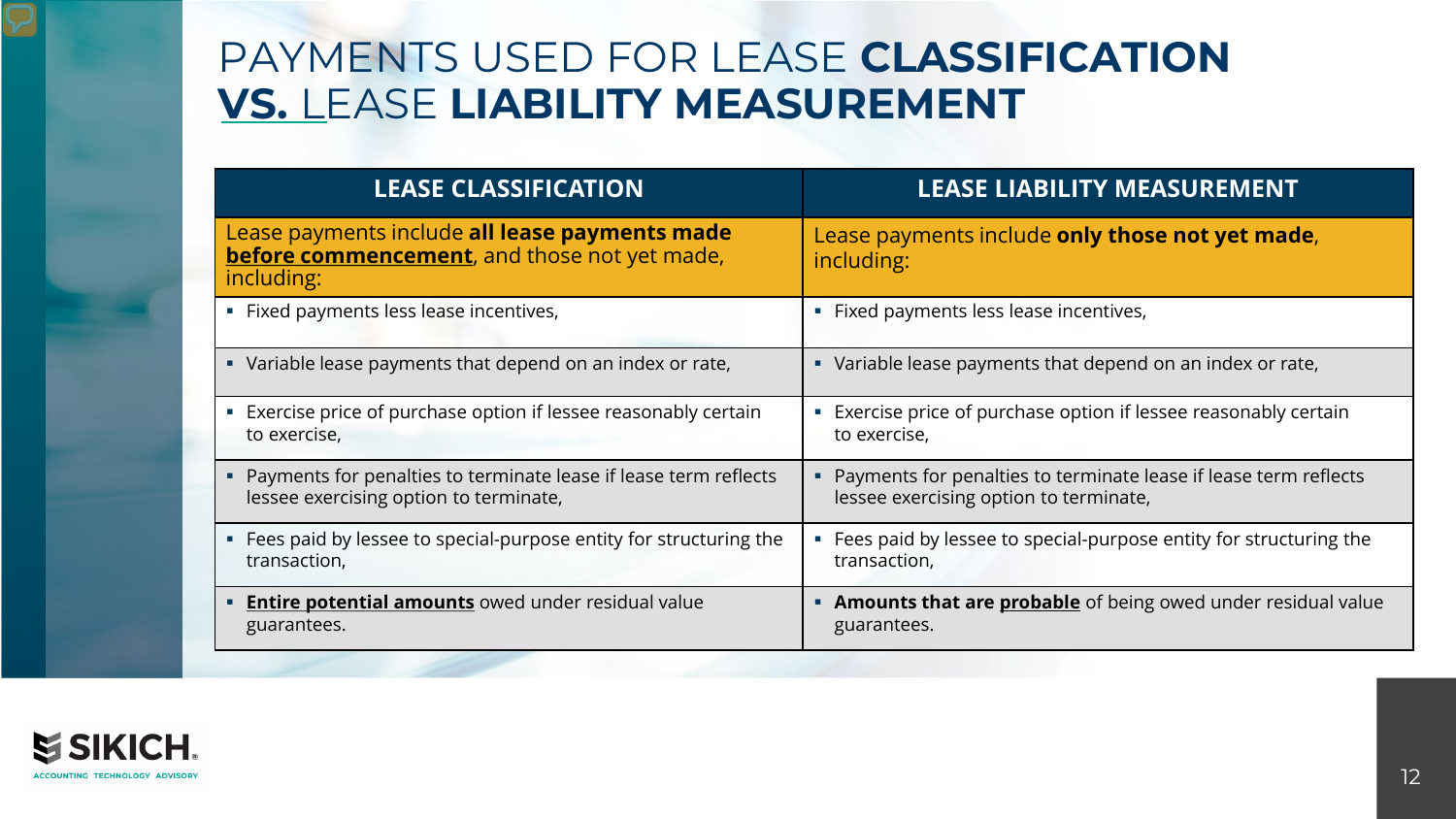#### **VARIABLE** LEASE PAYMENTS

- **Q:My lease payments increase each year based on the change in CPI. How do I determine the payment amount to use for future periods in the initial recognition and measurement of the lease?**
- **A:** In the initial recognition and measurement of the lease you do not adjust for the potential change in CPI. While the variability is based on a change in rate or index such as CPI, the amount of that rate or index at commencement is 0 because there is no change in the CPI at that date. Therefore, you would not include any amount for the change in CPI in the future payments for recognition and measurement; you would use the initial period stated amount for the future periods as well. In future periods, the change in lease payments due to the change in CPI would be reported as variable lease expense in that period.

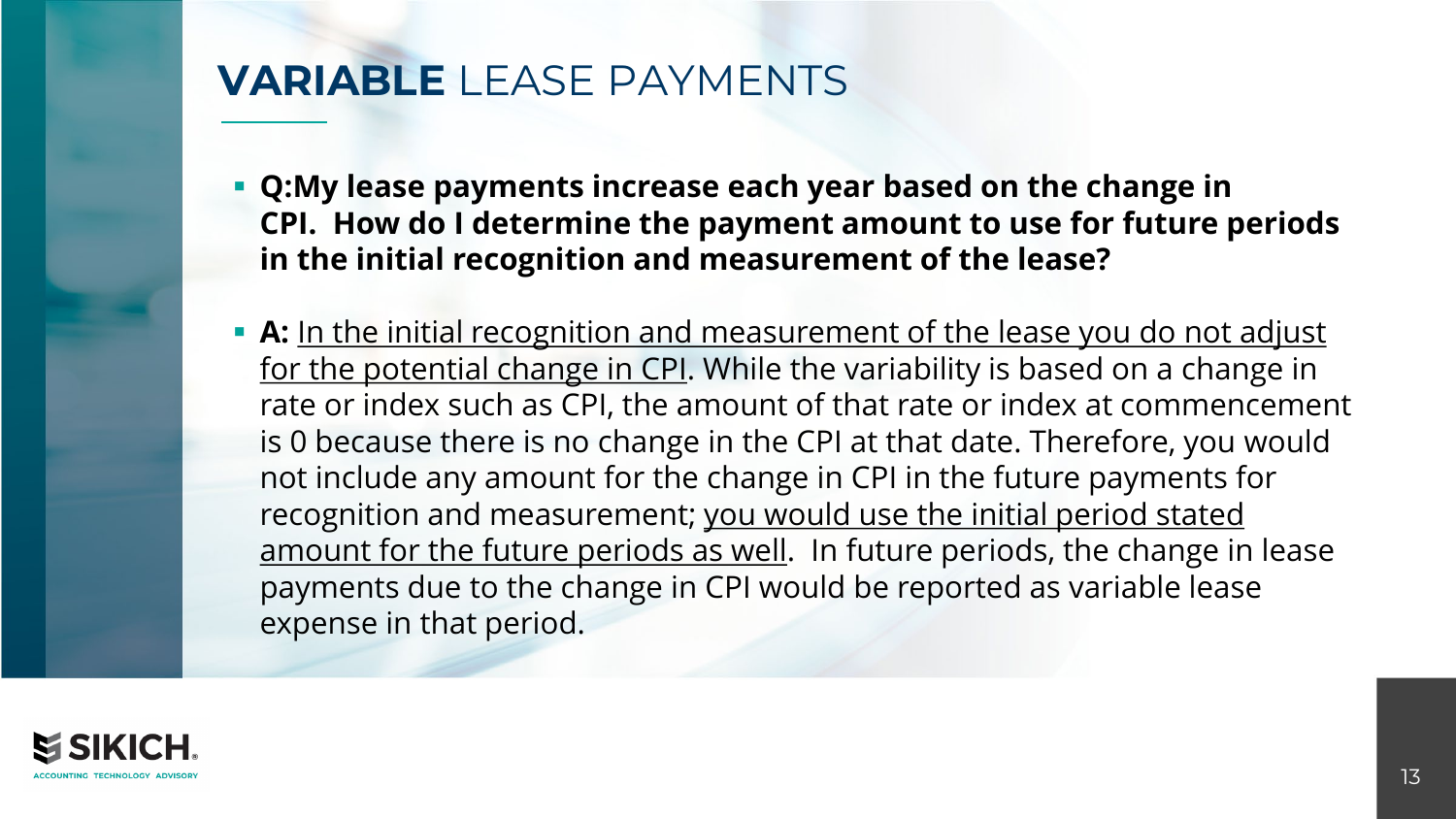#### **VARIABLE** LEASE PAYMENTS

- **Q: My lease contract contains renewal options with payment amounts established at future market rents. These amounts are variable, so do I include them in lease payments for measurement?**
- **A:** Yes, future payments dependent on future fair market rents are tied to economic factors. While the amount cannot be known until the renewal date, the payment is not avoidable (assuming the renewal option is exercised). While the payment amount could increase or decrease from the last scheduled payment, there will still be a required payment and it is reasonable to expect it will be consistent with scheduled payments. The amount for the last scheduled payment should be used for renewal periods reasonably certain to be exercised.

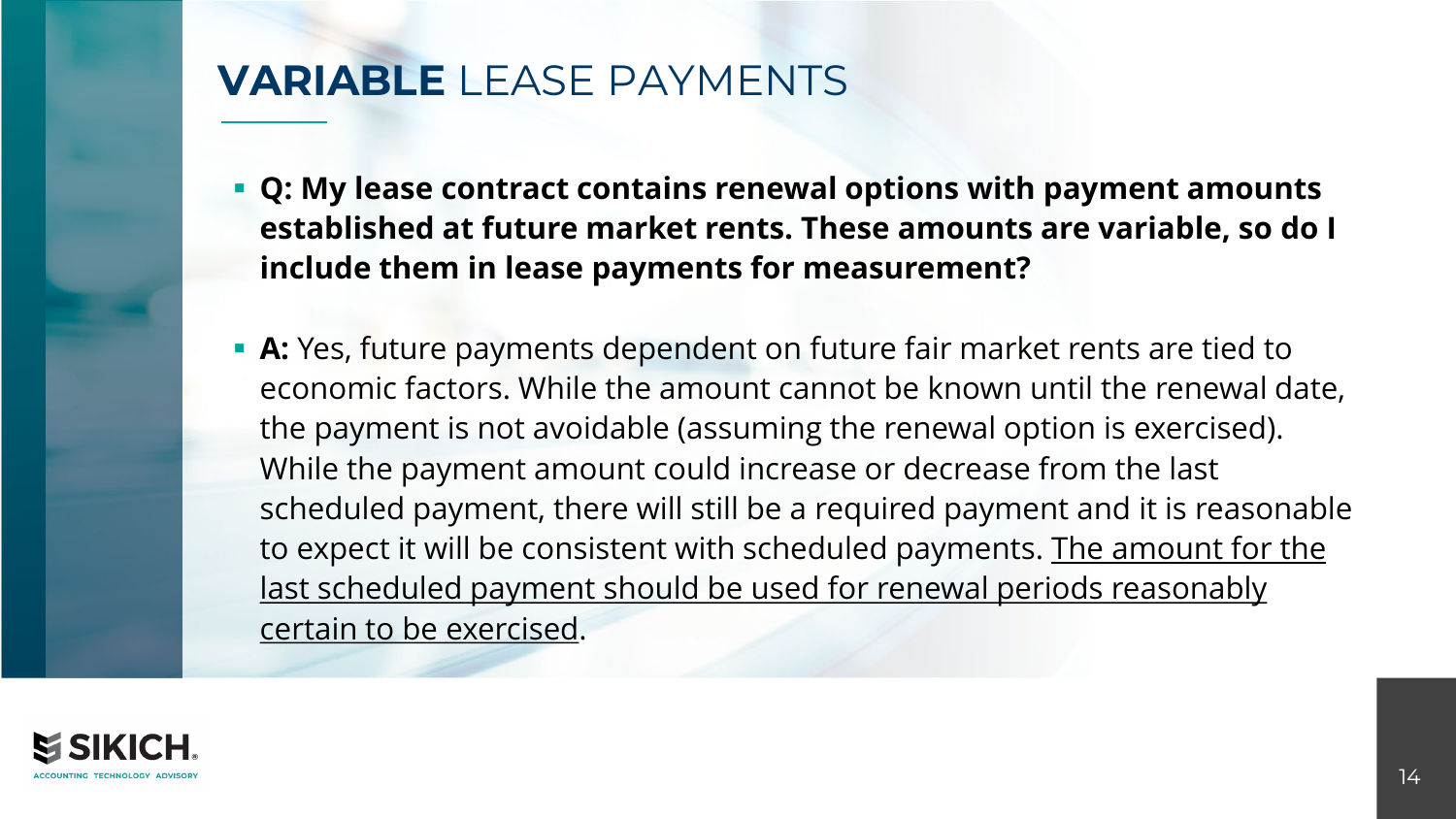## DETERMINING THE **DISCOUNT RATE**

#### **Rate implicit in the lease**

- **Required to be used by lessors**
- **Used by lessees when readily determinable**
- The rate of interest at which:



#### **Incremental Borrowing Rate (IBR)**

- The rate of interest that a lessee would have to pay to borrow on a collateralized basis, over a similar term, an amount equal to the lease payments, in a similar economic environment
- **Risk-Free Rate** (RFR)
	- The theoretical rate of return of an investment with zero risk *(U.S. Treasury bond rates)*
	- Nonpublic business entity accounting policy election, by class of underlying asset

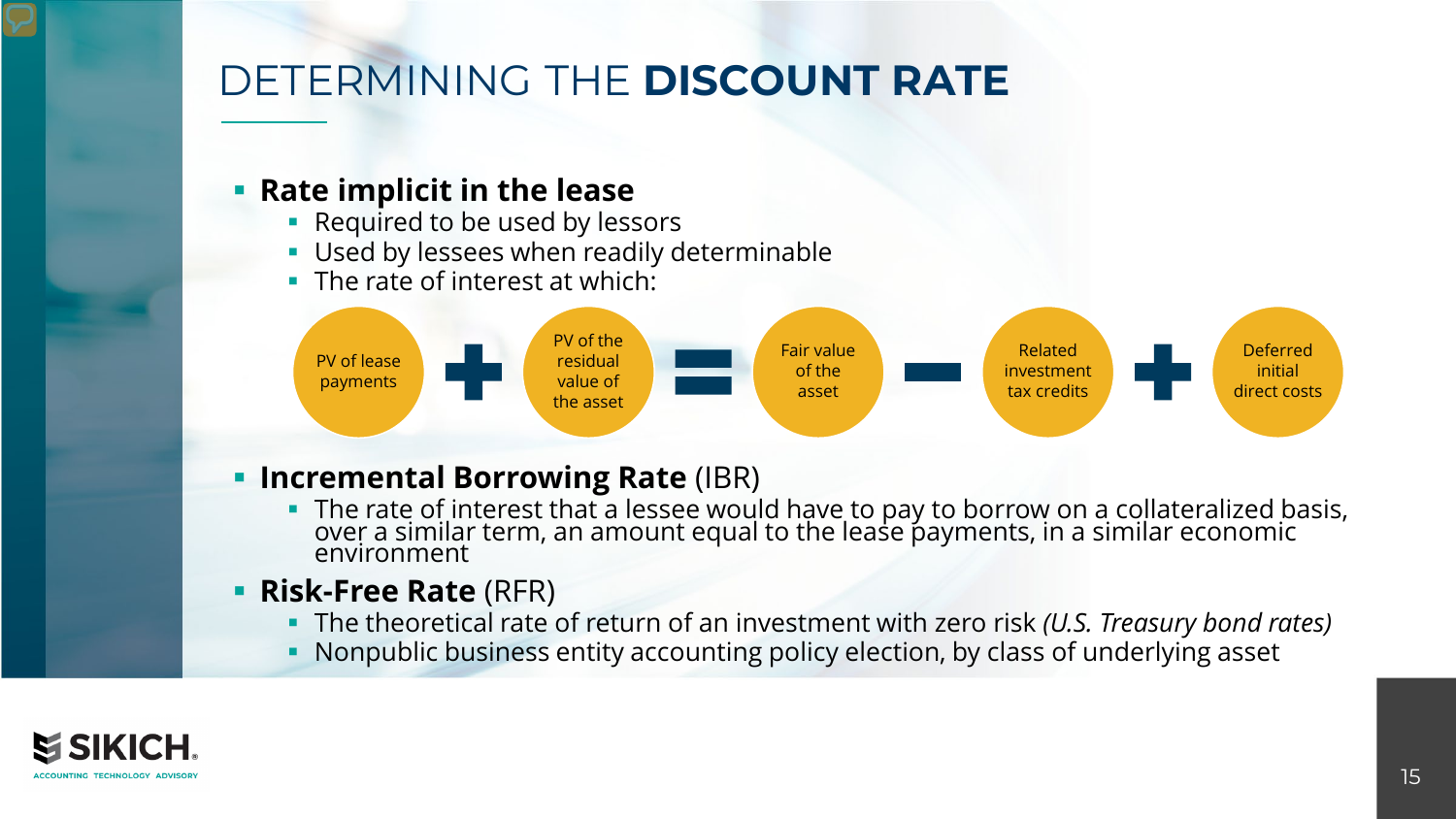#### ROU **ASSETS**

#### ROU asset is computed as:



#### **Initial direct costs**

- Incremental costs that would not have been incurred had the lease not been executed
- **Examples include** 
	- **-** legal fees resulting from the execution of a lease
	- commissions to employees acting as selling agents
	- **•** certain payments to existing tenants to move out

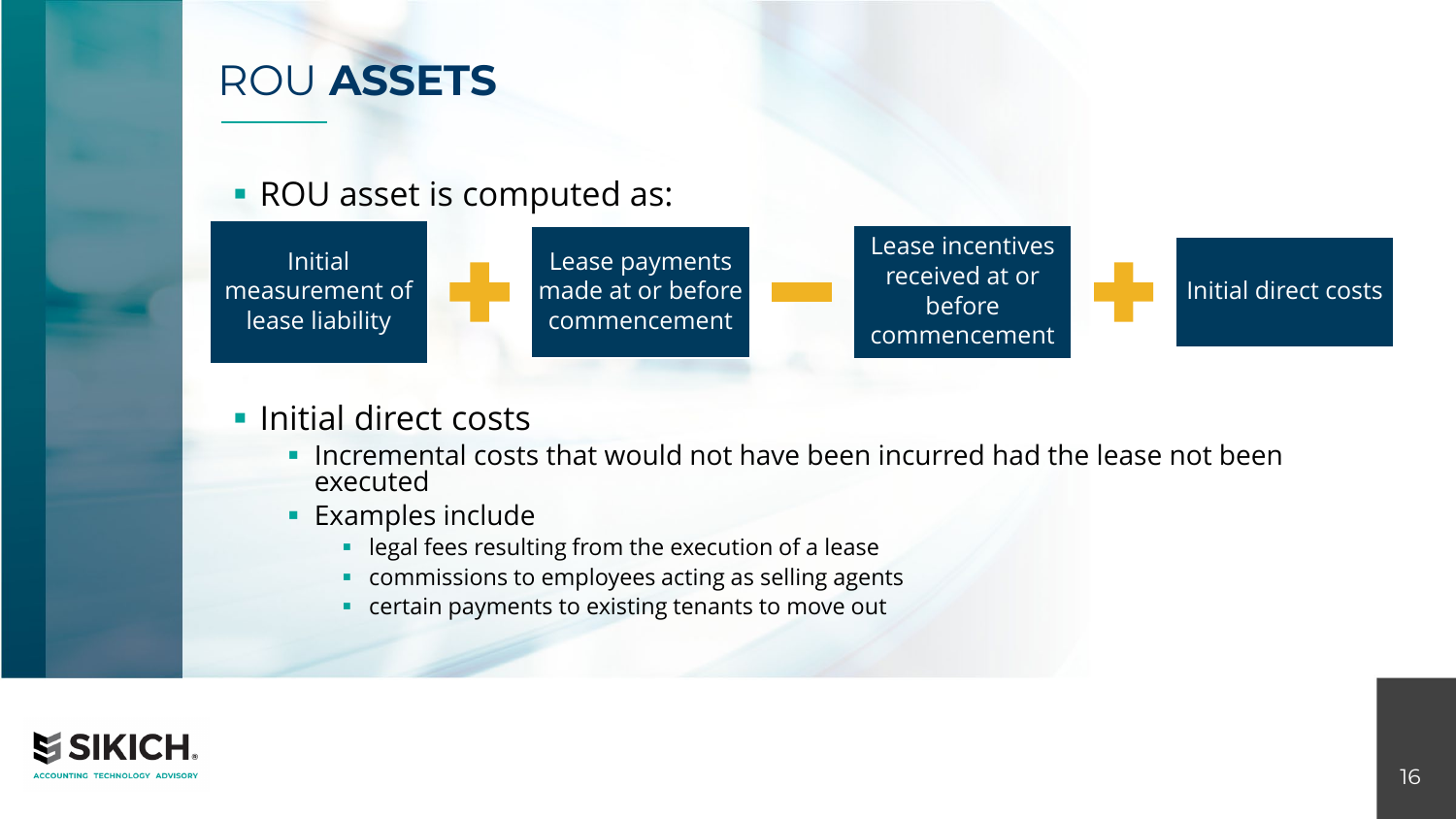#### PRACTICAL EXPEDIENTS AND **POLICY ELECTIONS**

- **Short-term lease exception**
- **Reasonable capitalization threshold**
- **Not separating lease and nonlease components**
- **Major part of the economic life**
- **Substantially all of the fair value**
- Risk-free rate
- **Financial statement presentation**
- **Transition method**
- **Transition "package of three"**
- **Hindsight in transition**
- **Easements at transition**

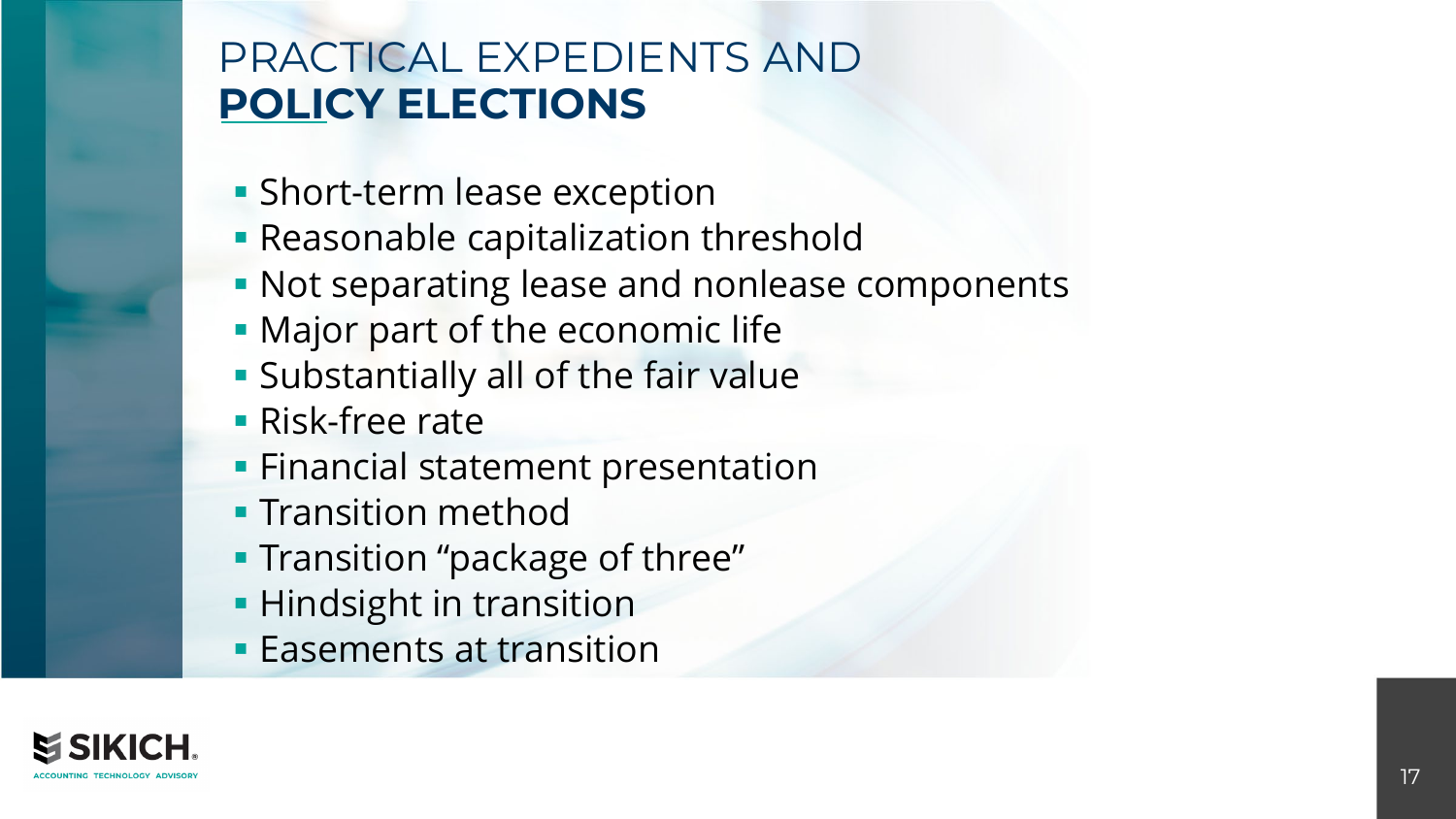#### **SHORT-TERM** LEASES

- A short-term lease is a lease that, at commencement, has a lease term of 12 months or less, *including renewal periods the lessee is reasonably certain to exercise*, and does not include an option to purchase the underlying asset that the lessee is reasonably certain to exercise.
- **Q: Do leases that have a remaining term of 12 months or less at the ASC 842 application date, but at commencement had a term of more than 12 months, qualify for the short-term lease exception?**
- **A:** No, these would not qualify since the measurement is as of the commencement date.

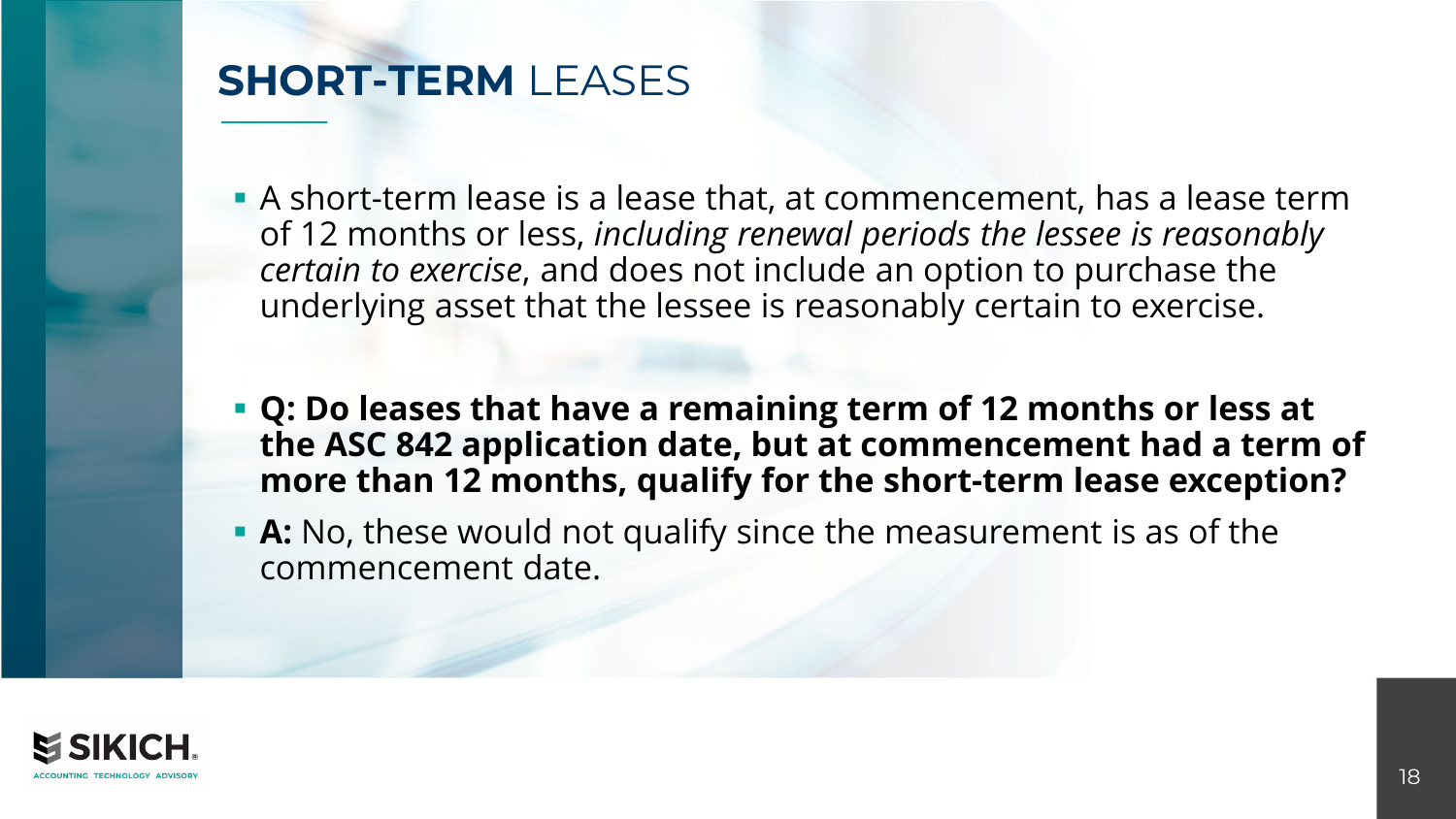### REASONABLE **CAPITALIZATION THRESHOLD**

- "…entities will likely be able to adopt reasonable capitalization thresholds below which lease assets and lease liabilities are not recognized…"
- **Q: How is the "reasonable" capitalization threshold determined? Can you just use the same threshold that is used for PP&E?**
- **A:** Possibly, but further consideration is needed. The threshold for PP&E only considers the impact of assets. ASC 842 accounting will affect both assets and liabilities. There will also be some accumulation over time due to overlapping lease terms. One reasonable approach is to determine what is material for assets and liabilities separately and then using the lesser of those two amounts.

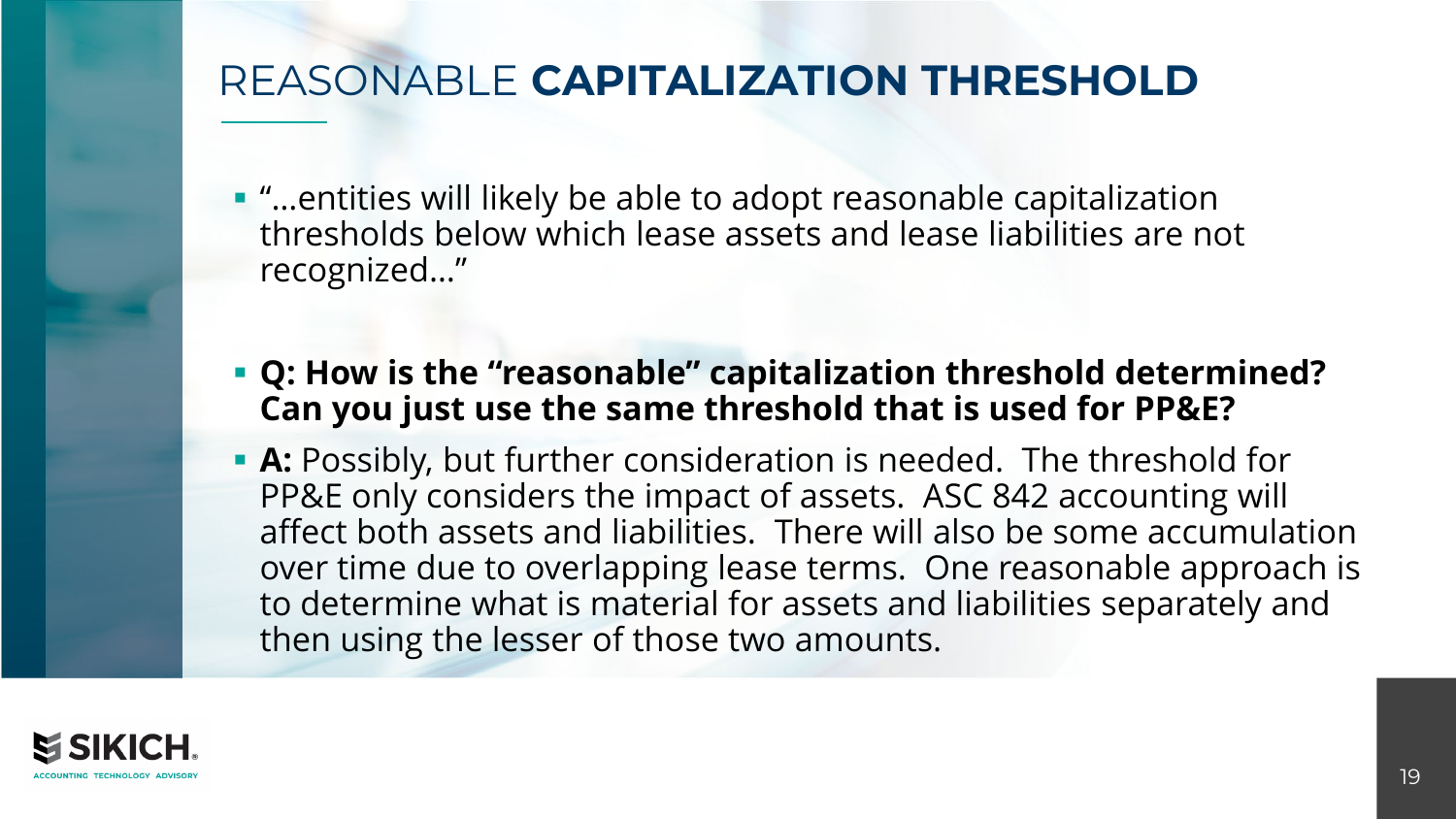## CONTRACT **COMPONENTS**

- **Lease components** provide right to the use of an underlying asset
	- **Examples: Rent/lease payments**
	- **Part of ROU assets and lease liabilities under ASC 842**
- **Nonlease components**  transfer a good/service related to use of the underlying asset
	- Examples: CAM charges, security services, provide an operator (e.g., a pilot), etc.
	- **Accounted for under other guidance**
- **Non components** (other payments not considered "components") activities that do not transfer any goods or services to the lessee
	- **Examples: Property taxes and insurance** Payments for non components are allocated to lease and nonlease components, and accounted for with those payments
- As a policy election, an entity may elect to combine lease and nonlease components and account for them as a single component

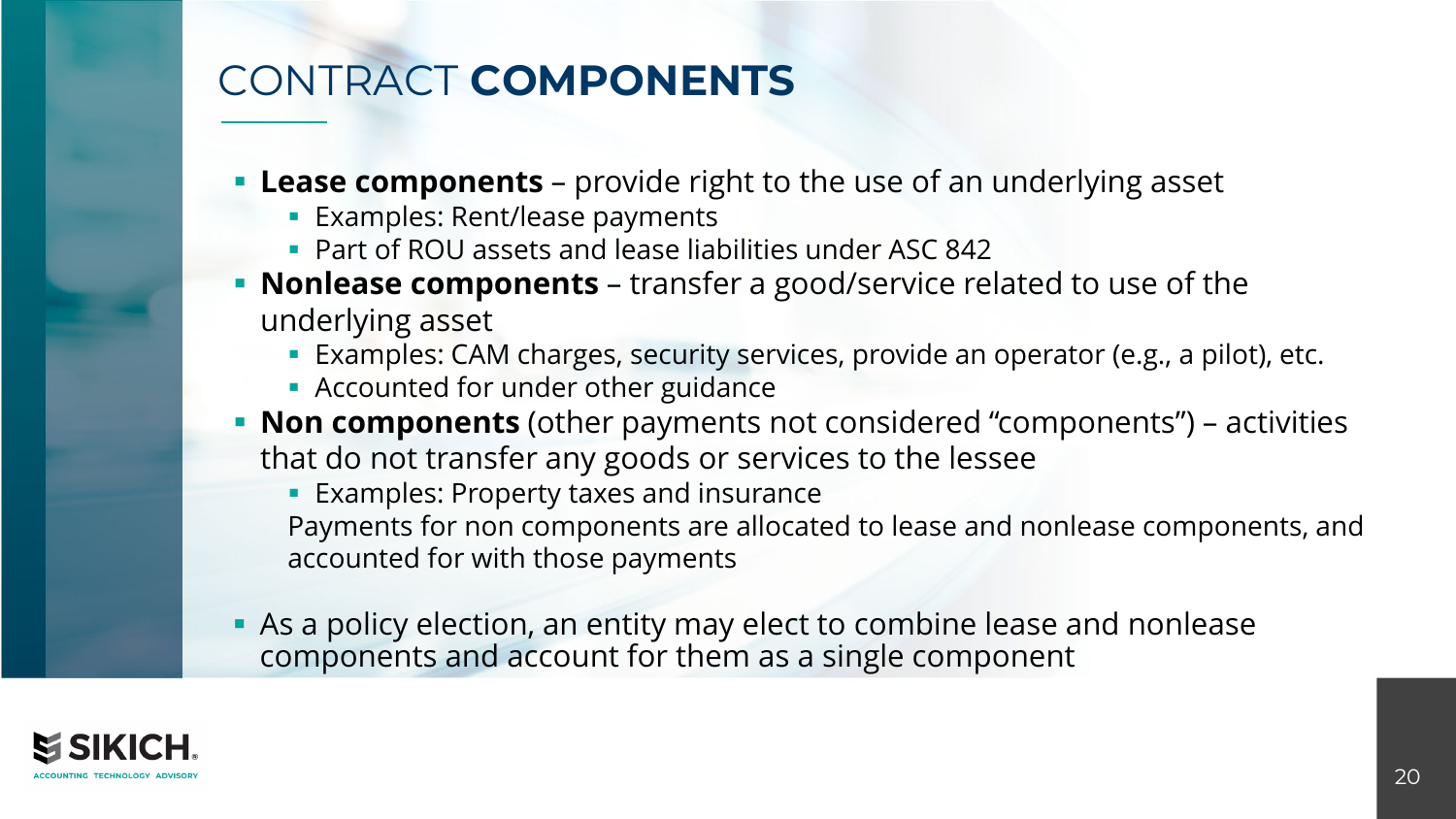## TRANSITION **METHODS**

#### **• Option 1 - Comparative** reporting

- Apply ASC 842 retrospectively to each prior period presented with the cumulative effect at the **beginning of the earliest comparative period** presented
- For a calendar year-end entity presenting two years of financial statements (2021 and 2022):
	- **Present cumulative effect as of January 1, 2021**
	- Present financial statement impacts for all of 2021 and 2022, restating 2021
	- **Financial statements are comparable**

#### **• Option 2 - Non-comparative** reporting

- Apply ASC 842 **retrospectively at the beginning of the period of adoption** through a cumulative-effect adjustment
- For a calendar year-end entity presenting two years of financial statements (2021 and 2022):
	- **Present cumulative effect as of January 1, 2022**
	- **Present financial statement impacts for 2022**
	- Financial statements are **not** comparable

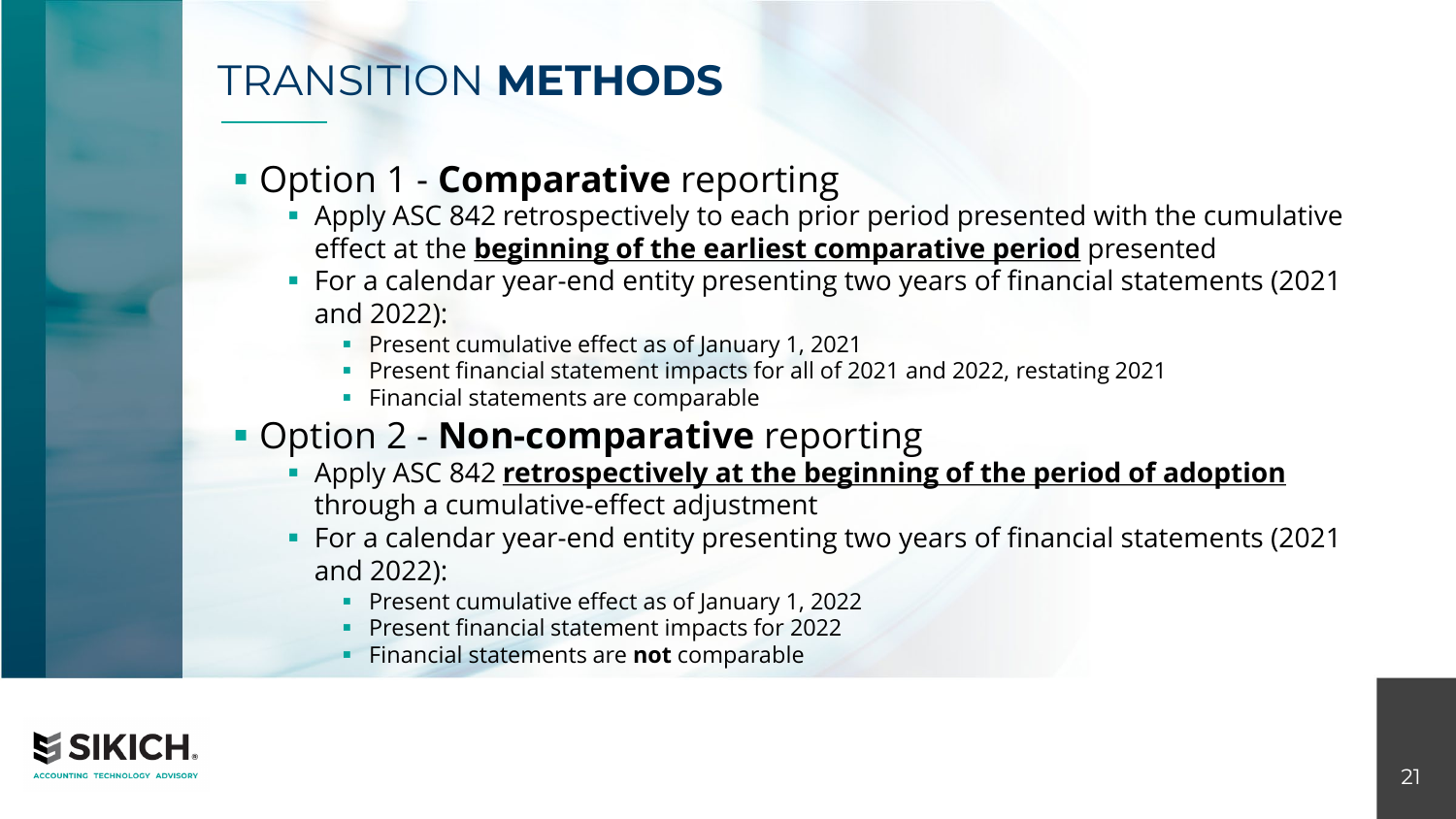## CHECK IN **QUESTION #2**

- **Has your organization determined its** policy elections?
	- A) Yes, and documented!
	- B) Some, but we have a few to review yet.
	- C) Not yet.
	- D) Can we get a policy election template please?

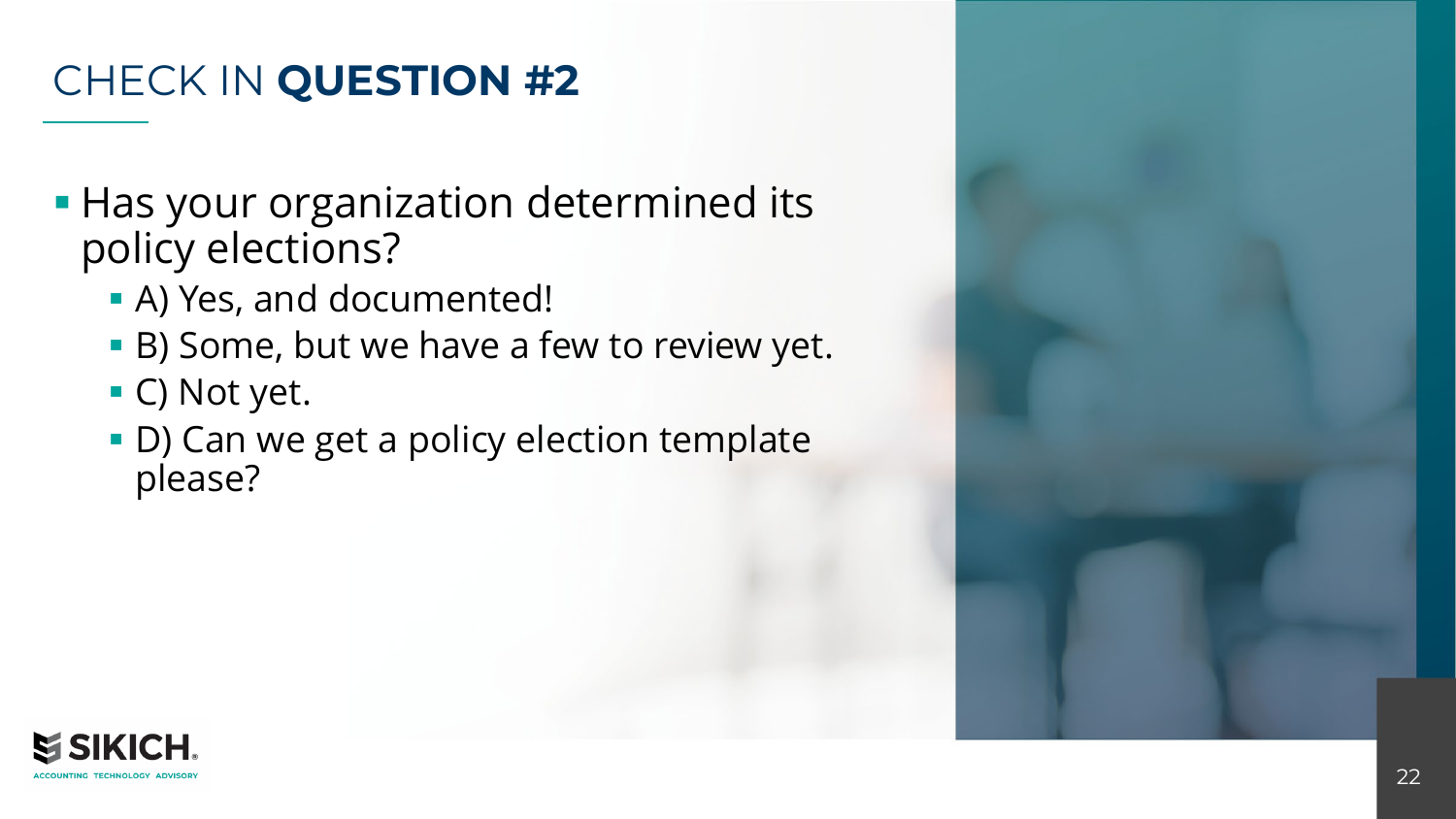### **RELATED PARTY** LEASES

- Accounted for based on legally enforceable terms and conditions, which would be the same as if the lease was between unrelated parties.
- Is a "short-term" lease truly short term? What is the term for an "evergreen" lease? Possible indicators of legally enforceable terms and conditions:
	- **Existence of significant leasehold improvements**
	- Underlying asset financed through debt provided, or guaranteed, by lessee
	- **Cash flow from lessee critical to lessor's ability to meet debt obligations**
	- Economically disruptive or commercially unrealistic for lessee to move operations in short-term
	- **D** Other agreements (operating agreements, management agreements, etc.) that directly or indirectly imposè enforceable terms and conditions
- Discount rate rate implicit in the lease may be very high
- Lease classification impact of discount rate on "substantially all the fair value"

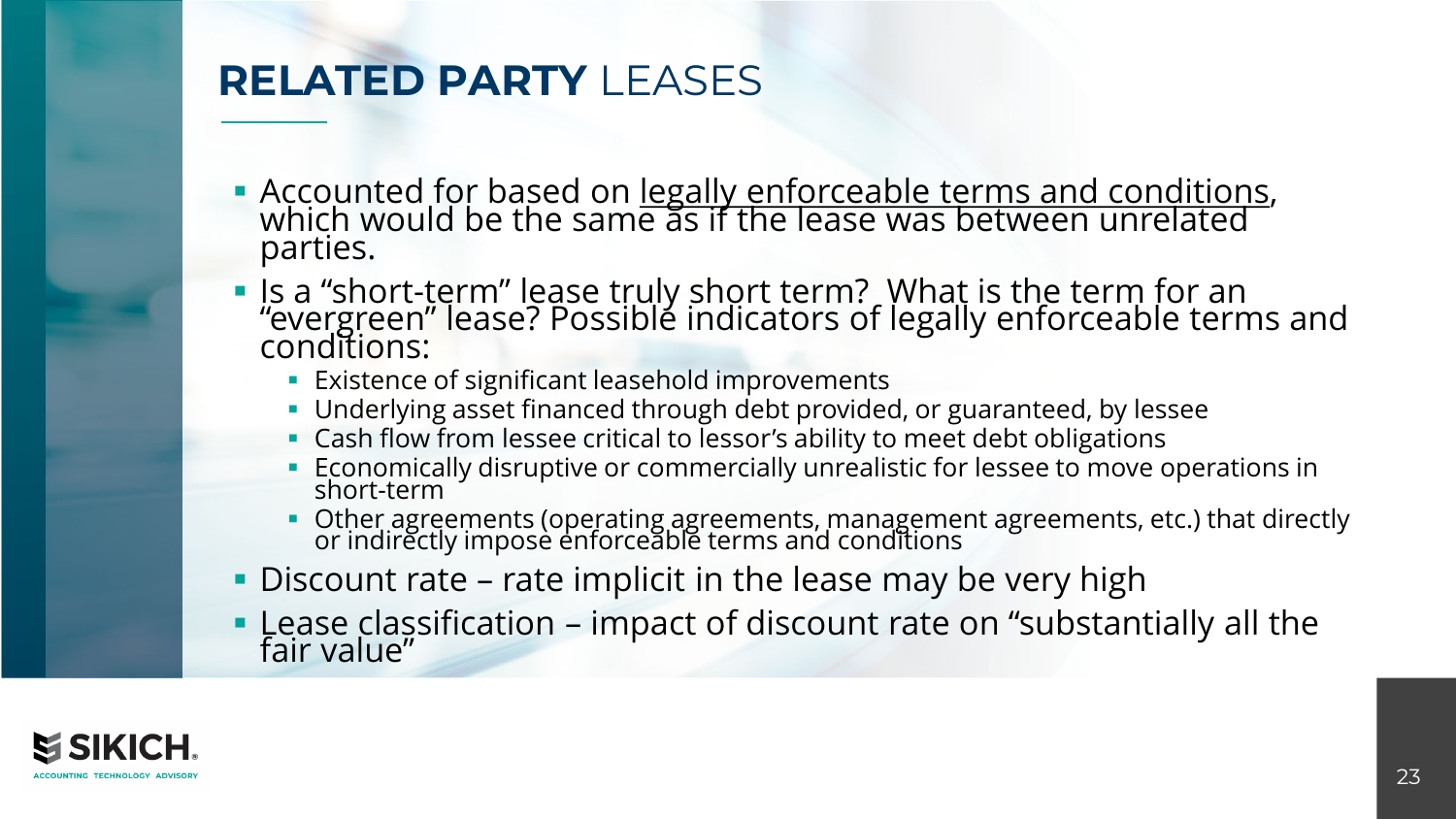## STATEMENT OF **FINANCIAL POSITION**

| <b>FINANCE LEASE</b>                                                                                                                                                                                                             | <b>OPERATING LEASE</b>                                                                                                                                                       |  |  |  |
|----------------------------------------------------------------------------------------------------------------------------------------------------------------------------------------------------------------------------------|------------------------------------------------------------------------------------------------------------------------------------------------------------------------------|--|--|--|
| <b>Statement of Financial Position</b>                                                                                                                                                                                           |                                                                                                                                                                              |  |  |  |
| $\blacksquare$                                                                                                                                                                                                                   | Record ROU asset and lease liability at commencement<br>ROU asset will be presented as long term<br>Lease liability will be presented in current and non-current portions    |  |  |  |
| Amortize ROU asset, typically on a straight-line basis<br>over:<br>Lease term, or<br>п<br>Remaining economic life of underlying<br>٠<br>asset when transfer or title or<br>purchase option reasonably certain to be<br>exercised | Amortize ROU asset by an amount representing<br>straight-line lease expense less accretion of interest on<br>the lease liability (amortization increases over lease<br>term) |  |  |  |
|                                                                                                                                                                                                                                  | Test ROU asset for impairment (ASC 360)                                                                                                                                      |  |  |  |
|                                                                                                                                                                                                                                  | Increase liability for accretion of interest and reduce liability for amounts paid                                                                                           |  |  |  |
| Adjust ROU asset and lease liability for effects of modifications and remeasurements, as applicable                                                                                                                              |                                                                                                                                                                              |  |  |  |

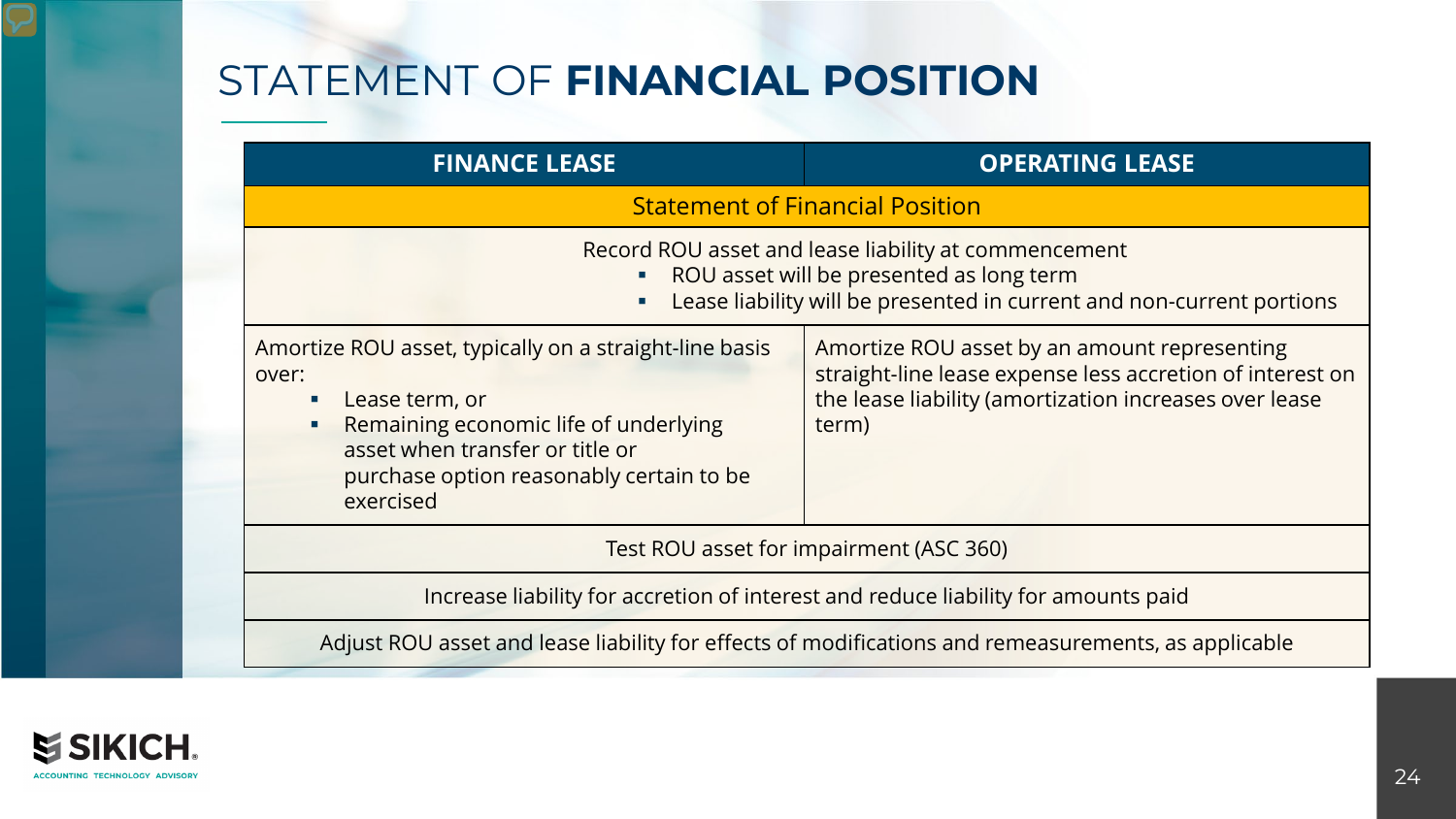## STATEMENT OF **ACTIVITIES**

| <b>FINANCE LEASE</b>                                                                                                                                                                                              | <b>OPERATING LEASE</b>                                                                                                                                                                                                 |  |  |  |
|-------------------------------------------------------------------------------------------------------------------------------------------------------------------------------------------------------------------|------------------------------------------------------------------------------------------------------------------------------------------------------------------------------------------------------------------------|--|--|--|
|                                                                                                                                                                                                                   | <b>Statement of Activities</b>                                                                                                                                                                                         |  |  |  |
| Expense will decrease over lease term<br>Amortization is recognized on a straight-line basis<br>Interest accretion is reduced as the liability declines                                                           | Expense will remain the same (straight-line) over the<br>lease term<br>ROU amortization increases to result in<br>n,<br>combined straight-line expense<br>Interest accretion is reduced as the liability declines<br>П |  |  |  |
| Present two expense line items:<br><b>Amortization expense</b><br>Interest expense<br>Do not have to be separately presented; should be<br>consistent with how entity presents other interest and<br>amortization | Present a single expense line item:<br>Operating lease expense<br>Referred to as "single lease cost"<br>г                                                                                                              |  |  |  |
| Recognize variable lease expense                                                                                                                                                                                  |                                                                                                                                                                                                                        |  |  |  |
| Recognize impacts of impairments, remeasurements, and modifications, as applicable                                                                                                                                |                                                                                                                                                                                                                        |  |  |  |

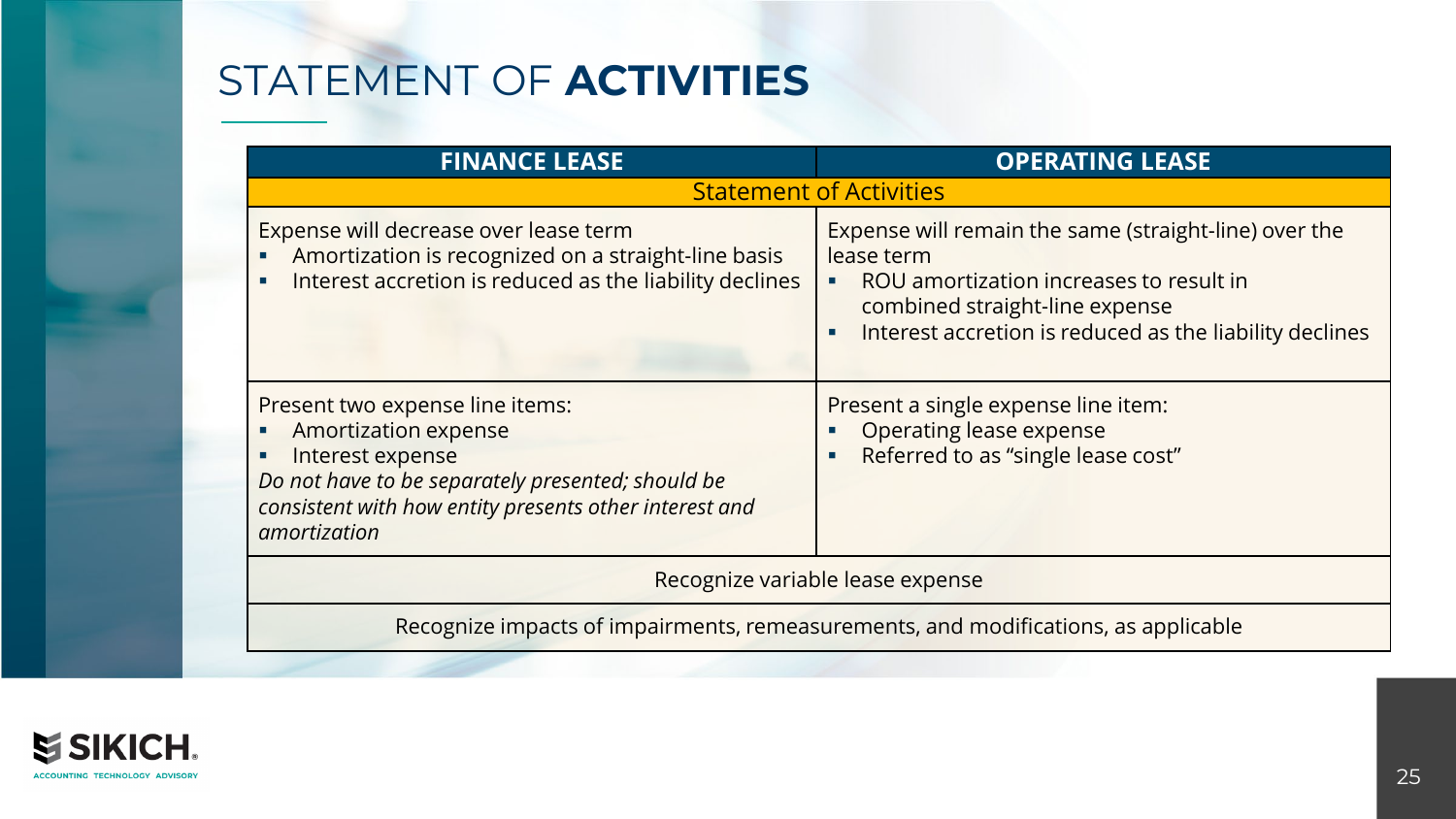## FINANCE vs OPERATING **LEASE ILLUSTRATION**

|                | <b>Finance and Operating</b> |                                  | <b>Finance Lease</b>                                         |                                   |                                | <b>Operating Lease</b> |                                          |                                     |                                                      | <b>Difference Finance vs.</b> |                                |             |
|----------------|------------------------------|----------------------------------|--------------------------------------------------------------|-----------------------------------|--------------------------------|------------------------|------------------------------------------|-------------------------------------|------------------------------------------------------|-------------------------------|--------------------------------|-------------|
|                | Lease                        |                                  |                                                              |                                   |                                |                        |                                          |                                     |                                                      |                               | <b>Operating</b>               |             |
|                | <b>Payments</b>              | <b>Lease</b><br><b>Liability</b> | <b>Straightline</b><br><b>Amortization</b><br><b>Expense</b> | <b>Interest</b><br><b>Expense</b> | <b>Total</b><br><b>Expense</b> | <b>ROU Asset</b>       | <b>ROU</b><br><b>Reduction</b><br>"Plug" | <b>Interest</b><br><b>Accretion</b> | <b>Single</b><br><b>Lease Cost</b><br>(Straightline) | <b>ROU Asset</b>              | <b>Total</b><br><b>Expense</b> | <b>ROU</b>  |
| $\pmb{0}$      |                              | 392,017                          |                                                              |                                   |                                | 392,017                |                                          |                                     |                                                      | 392,017                       |                                |             |
| $\mathbf{1}$   | 50,000                       | 362,094                          | 39,202                                                       | 20,076                            | 59,278                         | 352,815                | 29,924                                   | 20,076                              | 50,000                                               | 362,094                       | 9,278                          | (9, 278)    |
| $\overline{2}$ | 50,000                       | 330,413                          | 39,202                                                       | 18,320                            | 57,522                         | 313,614                | 31,680                                   | 18,320                              | 50,000                                               | 330,413                       | 7,522                          | (16, 800)   |
| 3              | 50,000                       | 296,874                          | 39,202                                                       | 16,460                            | 55,662                         | 274,412                | 33,540                                   | 16,460                              | 50,000                                               | 296,874                       | 5,662                          | (22, 462)   |
| 4              | 50,000                       | 261,365                          | 39,202                                                       | 14,491                            | 53,693                         | 235,210                | 35,509                                   | 14,491                              | 50,000                                               | 261,365                       | 3,693                          | (26, 155)   |
| 5              | 50,000                       | 223,772                          | 39,202                                                       | 12,407                            | 51,609                         | 196,009                | 37,593                                   | 12,407                              | 50,000                                               | 223,772                       | 1,609                          | (27, 764)   |
| 6              | 50,000                       | 183,973                          | 39,202                                                       | 10,200                            | 49,402                         | 156,807                | 39,800                                   | 10,200                              | 50,000                                               | 183,973                       | (598)                          | (27, 166)   |
| $\overline{7}$ | 50,000                       | 141,837                          | 39,202                                                       | 7,864                             | 47,066                         | 117,605                | 42,136                                   | 7,864                               | 50,000                                               | 141,837                       | (2,934)                        | (24, 232)   |
| $\bf 8$        | 50,000                       | 97,228                           | 39,202                                                       | 5,391                             | 44,593                         | 78,403                 | 44,609                                   | 5,391                               | 50,000                                               | 97,228                        | (5,407)                        | (18, 824)   |
| 9              | 50,000                       | 50,000                           | 39,202                                                       | 2,772                             | 41,974                         | 39,202                 | 47,228                                   | 2,772                               | 50,000                                               | 50,000                        | (8,026)                        | (10, 798)   |
| 10             | 50,000                       | $\pmb{0}$                        | 39,202                                                       |                                   | 39,202                         |                        | 50,000                                   |                                     | 50,000                                               | $\mathbf 0$                   | (10, 798)                      | $\mathbf 0$ |
|                | 500,000                      |                                  | 392,017                                                      | 107,983                           |                                |                        |                                          |                                     | 500,000                                              |                               | 0                              |             |

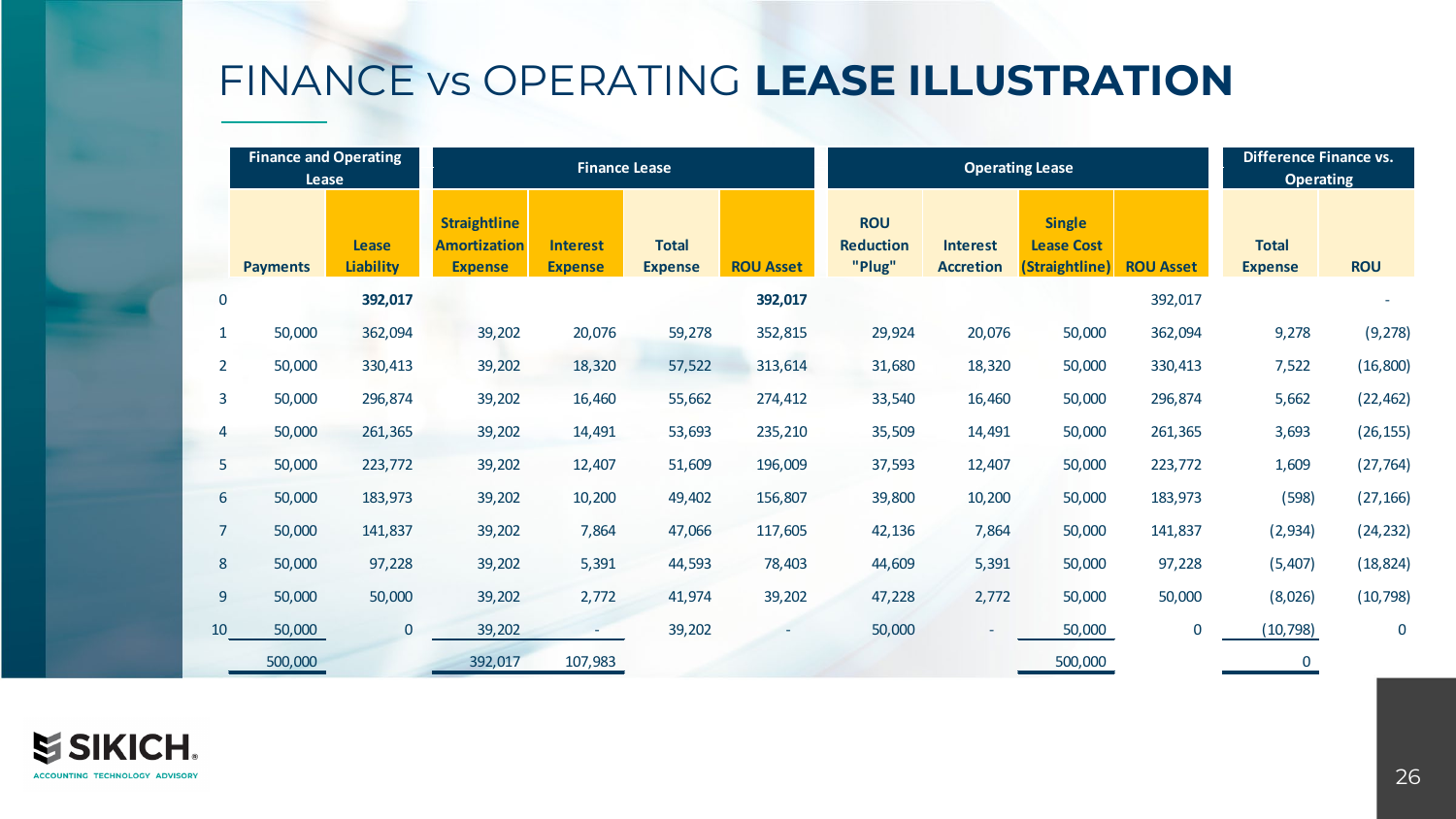## STATEMENT OF **CASH FLOWS**

| <b>FINANCE LEASE</b>                         | <b>OPERATING LEASE</b>                                                                                                                                                                   |  |  |  |  |  |
|----------------------------------------------|------------------------------------------------------------------------------------------------------------------------------------------------------------------------------------------|--|--|--|--|--|
|                                              | <b>Statement of Cash Flows</b>                                                                                                                                                           |  |  |  |  |  |
| Payments of principal = Financing Activities |                                                                                                                                                                                          |  |  |  |  |  |
| Payments of interest = Operating Activities  | Lease payments <sup>*</sup> = Operating Activities                                                                                                                                       |  |  |  |  |  |
|                                              | Variable payments = Operating Activities                                                                                                                                                 |  |  |  |  |  |
|                                              | Short-term lease payments = Operating Activities                                                                                                                                         |  |  |  |  |  |
|                                              | <b>Impairment = Non-cash Activities</b>                                                                                                                                                  |  |  |  |  |  |
|                                              | Effects of remeasurement or modification = Non-cash Activities                                                                                                                           |  |  |  |  |  |
|                                              | *Payments associated with the cost of bringing<br>another asset to the condition/location for intended<br>use that are capitalized as part of the asset =<br><b>Investing Activities</b> |  |  |  |  |  |

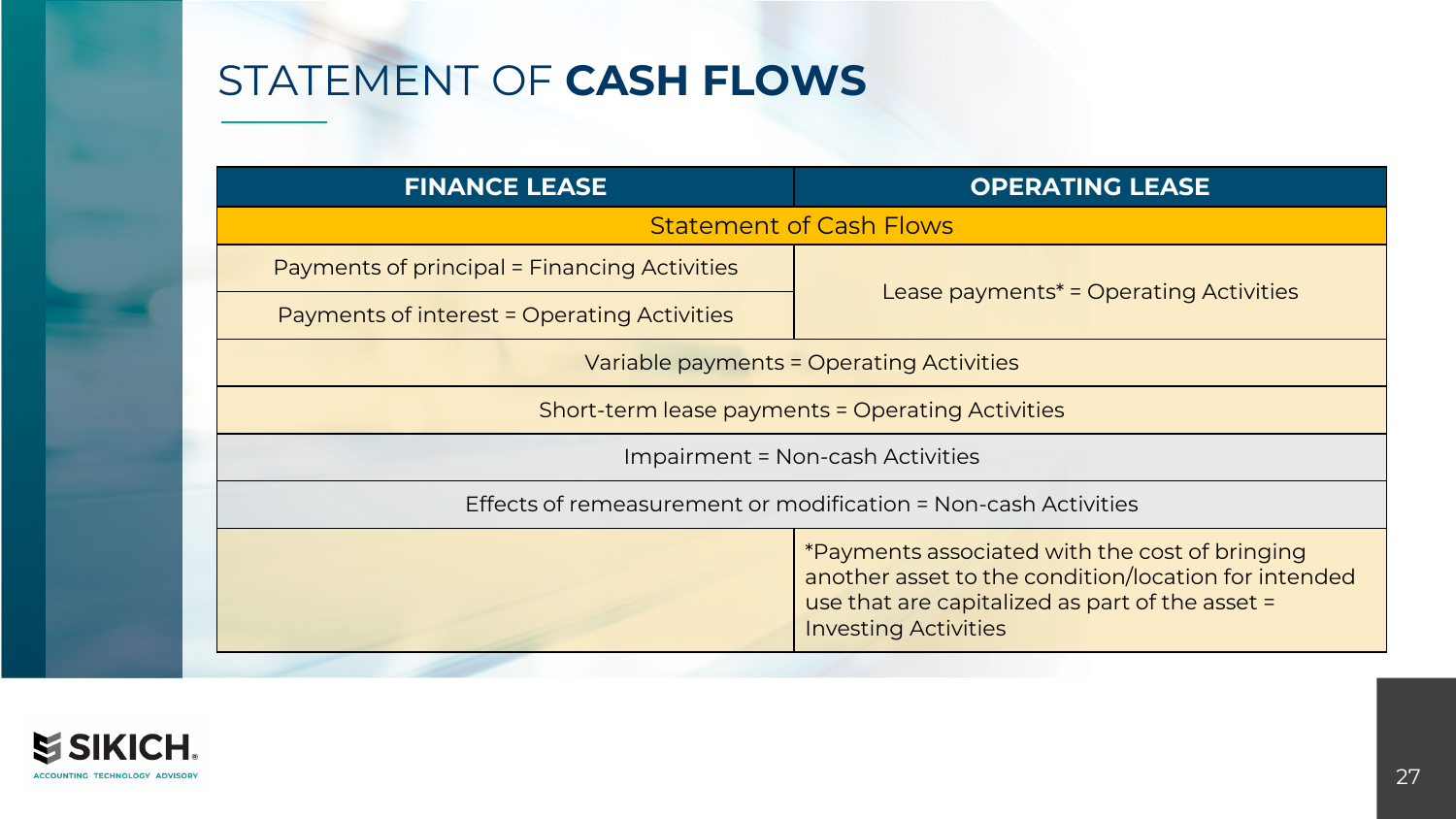## QUANTITATIVE DISCLOSURES - **ILLUSTRATION**

|                                     |       | Year Ending December 31, |  |  |
|-------------------------------------|-------|--------------------------|--|--|
|                                     | 20X2  | 20X1                     |  |  |
| Lease cost                          |       |                          |  |  |
| Finance lease cost                  | \$XXX | \$XXX                    |  |  |
| Amortization of right-of-use assets | XΧ    | XΧX                      |  |  |
| Interest on lease liabilities       | ХΧХ   | XXX                      |  |  |
| Operating lease cost                | ХΧХ   | ХΧХ                      |  |  |
| Short-term lease cost               | ХΧХ   | XΧ                       |  |  |
| Variable lease cost                 | ХΧХ   | ХΧХ                      |  |  |
| Sublease income                     | (XXX) | (XXX)                    |  |  |
| Total lease cost                    | \$XXX | \$XXX                    |  |  |

|                                                                                                                               | Year Ending December 31, |                 |  |  |
|-------------------------------------------------------------------------------------------------------------------------------|--------------------------|-----------------|--|--|
|                                                                                                                               | 20X2                     | 20X1            |  |  |
| Other information                                                                                                             |                          |                 |  |  |
| (Gains) and losses on sale and leaseback<br>transactions, net                                                                 | \$ (XXX)                 | <b>SXXX</b>     |  |  |
| Cash paid for amounts included in the<br>measurement of lease liabilities                                                     | <b>XXX</b>               | XXX             |  |  |
| Operating cash flows from finance leases                                                                                      | XX                       | XXX             |  |  |
| Operating cash flows from operating leases                                                                                    | XΧX                      | XXX             |  |  |
| Financing cash flows from finance leases                                                                                      | XX                       | хχ              |  |  |
| Right-of-use assets obtained in exchange for<br>new finance lease liabilities<br>Right-of-use assets obtained in exchange for | XXX                      | XXX             |  |  |
| new operating lease liabilities                                                                                               | ХΧХ                      | xxх             |  |  |
| Weighted-average remaining lease<br>term-finance leases<br>Weighted-average remaining lease                                   | <b>XX</b> years          | <b>XX</b> years |  |  |
| term—operating leases                                                                                                         | <b>XX</b> years          | <b>XX</b> years |  |  |
| Weighted-average discount rate-finance<br>leases                                                                              | XX%                      | XX%             |  |  |
| Weighted-average discount rate—operating                                                                                      | $X X\%$                  | $X X\%$         |  |  |
|                                                                                                                               |                          |                 |  |  |

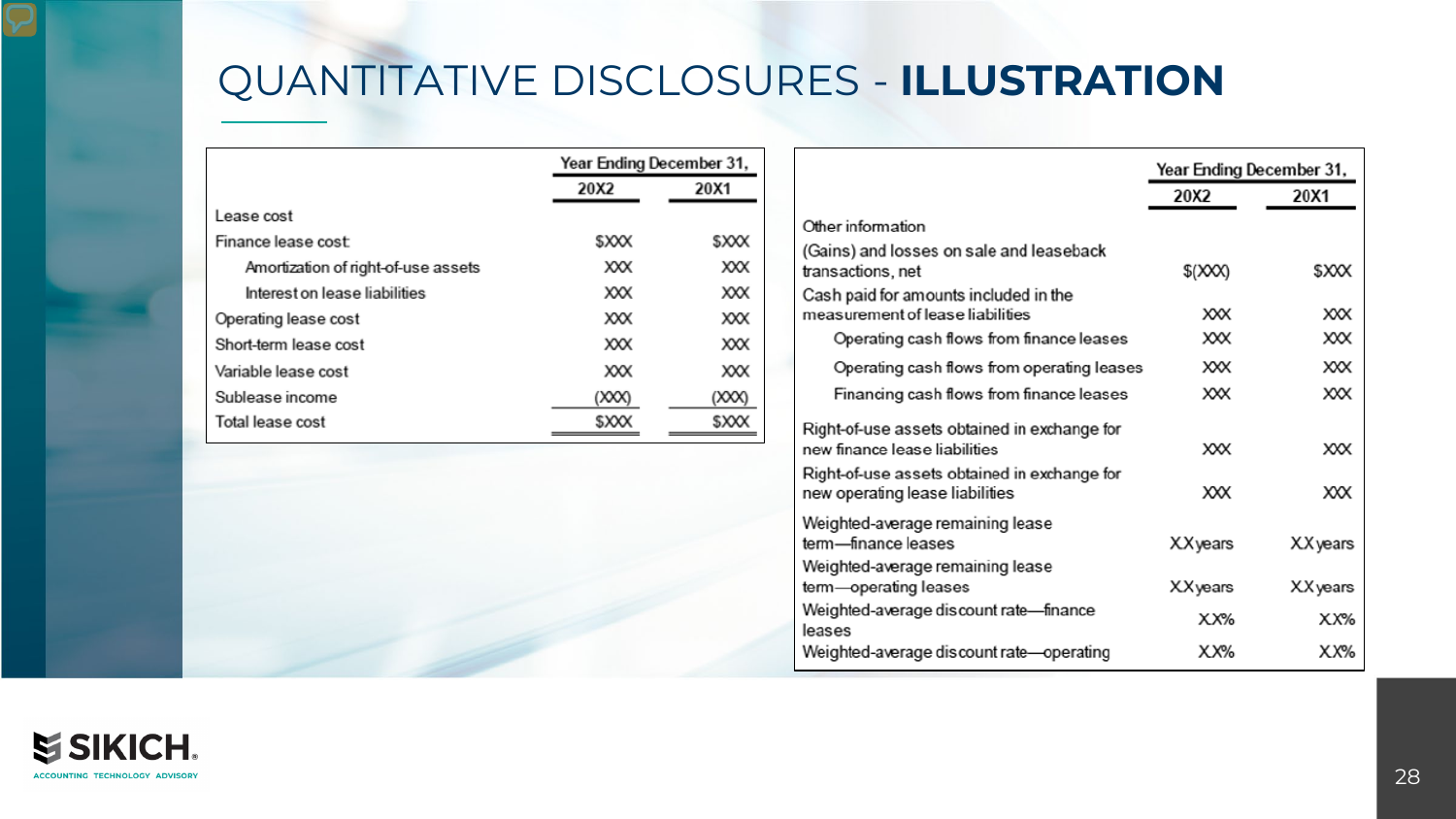#### QUANTITATIVE DISCLOSURES – **FUTURE MATURITIES**

- Lessee should also disclose a maturity analysis of its finance and operating lease liabilities, separately showing:
	- **Undiscounted cash flows on an** annual basis for a minimum of each of the next 5 years
	- **Sum of undiscounted cash** flows for all years thereafter
	- **Reconciliation of undiscounted** cash flows to the discounted finance lease liabilities and operating lease liabilities

|                                | <b>Operating leases</b>         |                           | <b>Finance leases</b>           |                           |  |
|--------------------------------|---------------------------------|---------------------------|---------------------------------|---------------------------|--|
|                                | <b>Year Ending December 31,</b> |                           | <b>Year Ending December 31,</b> |                           |  |
|                                | <b>20X2</b>                     | <b>20X1</b>               | <b>20X2</b>                     | <b>20X1</b>               |  |
| <b>20X2</b>                    |                                 | <b><i><u>SXXX</u></i></b> |                                 | <b><i><u>SXXX</u></i></b> |  |
| <b>20X3</b>                    | <b><i>SXXX</i></b>              | XXX                       | <b><i>SXXX</i></b>              | <b>XXX</b>                |  |
| <b>20X4</b>                    | <b>XXX</b>                      | <b>XXX</b>                | <b>XXX</b>                      | <b>XXX</b>                |  |
| <b>20X5</b>                    | XXX                             | XXX                       | XXX                             | XXX                       |  |
| <b>20X6</b>                    | XXX                             | <b>XXX</b>                | <b>XXX</b>                      | <b>XXX</b>                |  |
| <b>20X7</b>                    | XXX                             |                           | <b>XXX</b>                      |                           |  |
| <b>Thereafter</b>              | XXX                             | XXX                       | XXX                             | XXX                       |  |
| Total                          | <b>XXX</b>                      | <b>XXX</b>                | <b>XXX</b>                      | <b>XXX</b>                |  |
| <b>Less interest</b>           | (XXX)                           | (XXX)                     | (XXX)                           | (XXX)                     |  |
| <b>Present value of future</b> |                                 |                           |                                 |                           |  |
| minimum lease payments         | <b><i><u>SXXX</u></i></b>       | <b>SXXX</b>               | <b><i><u>SXXX</u></i></b>       | <b>SXXX</b>               |  |

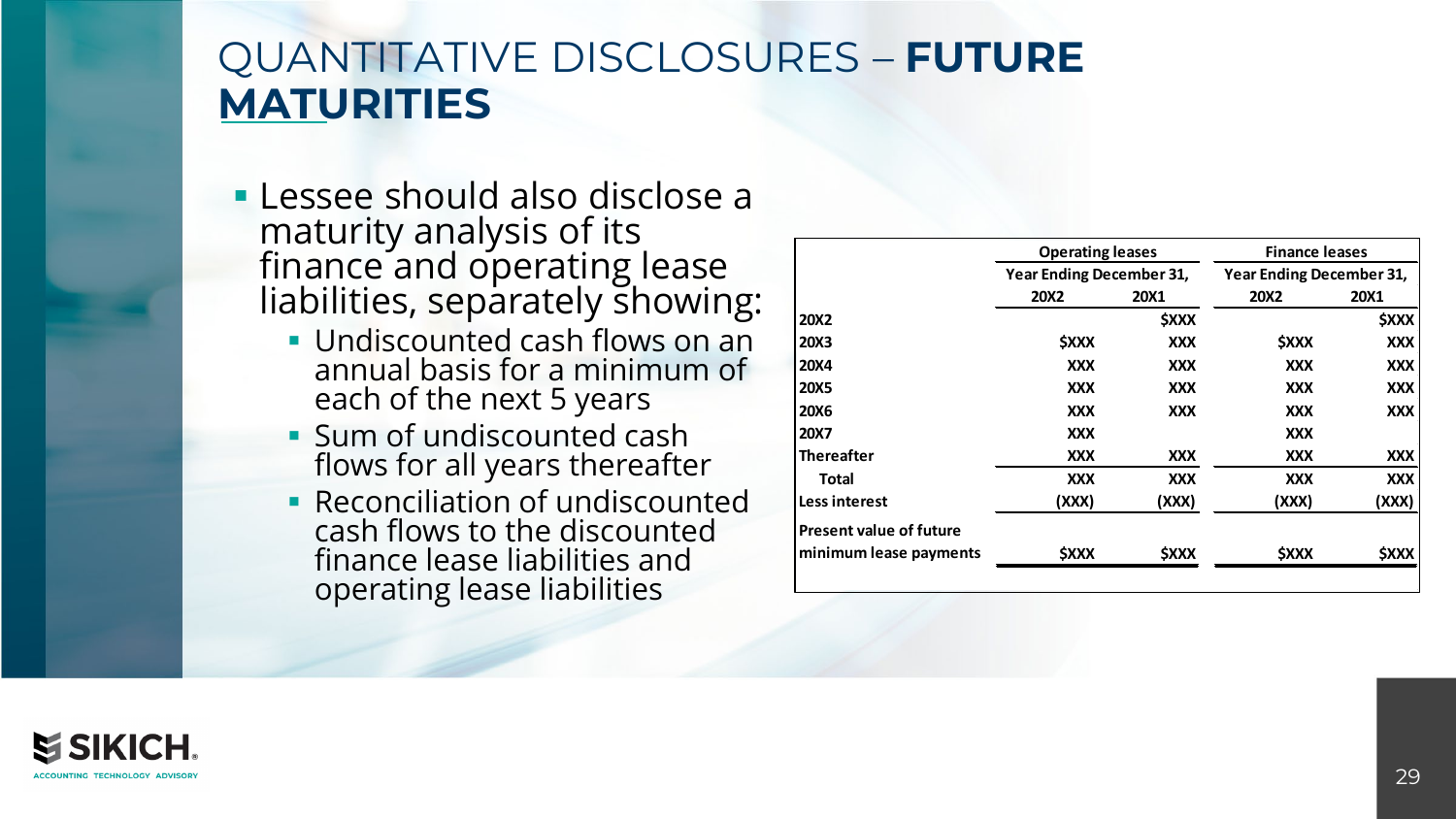### LEASES BELOW **CAPITALIZATION THRESHOLD**

- **Q: What are the presentation and disclosure requirements for leases that fall below the recognition threshold?**
- **A:** As the leases have been deemed to be immaterial, there are no presentation and disclosure requirements. The expenses would be recognized as period expenses in the financial statements and no related lease disclosures are necessary. We recommend that the expenses related to these immaterial leases be included in other expense line items, separate from "lease" or "rent" expense type captions.

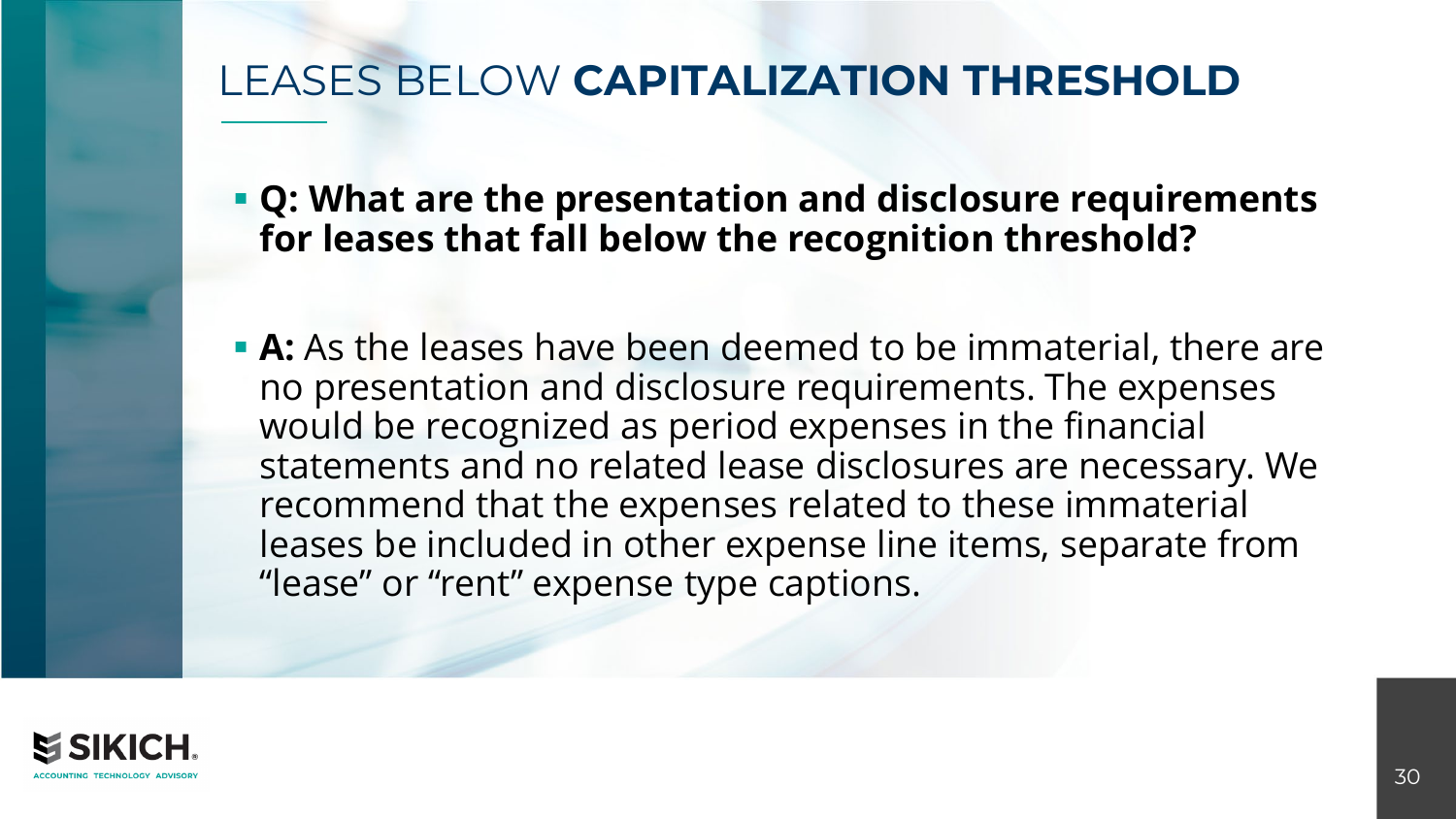## IMPACTS ON **COVENANTS AND RATIOS**

- **Increased assets and liabilities may impact debt covenants** 
	- Liabilities will have current and long-term portions while assets will all be long-<br>term
- **Policy elections will impact recorded balances:** 
	- **Short-term leases**
	- **Capitalization threshold**
	- Not separating lease and non lease components
	- **Risk-free rate**
- **Common ratios that may be impacted** 
	- Debt-to-net assets *(total debt/net assets)*
	- Debt service coverage ratio *(net income/current debt obligations)*
	- Current ratio *(current assets/current liabilities)*
	- Operating cash flow ratio *(operating cash flow/current liabilities)*

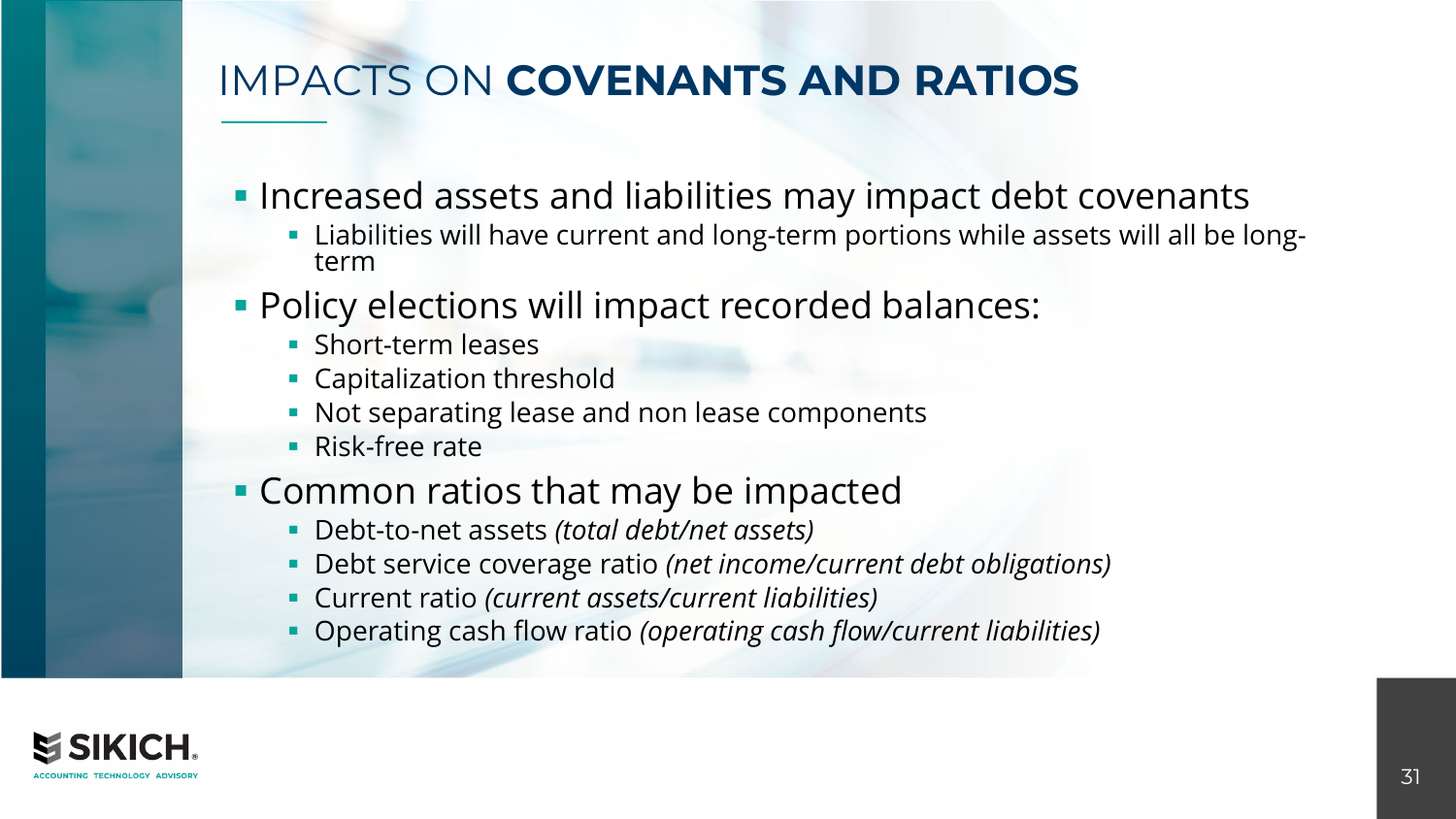#### ASC 842 **IMPLEMENTATION STEPS**



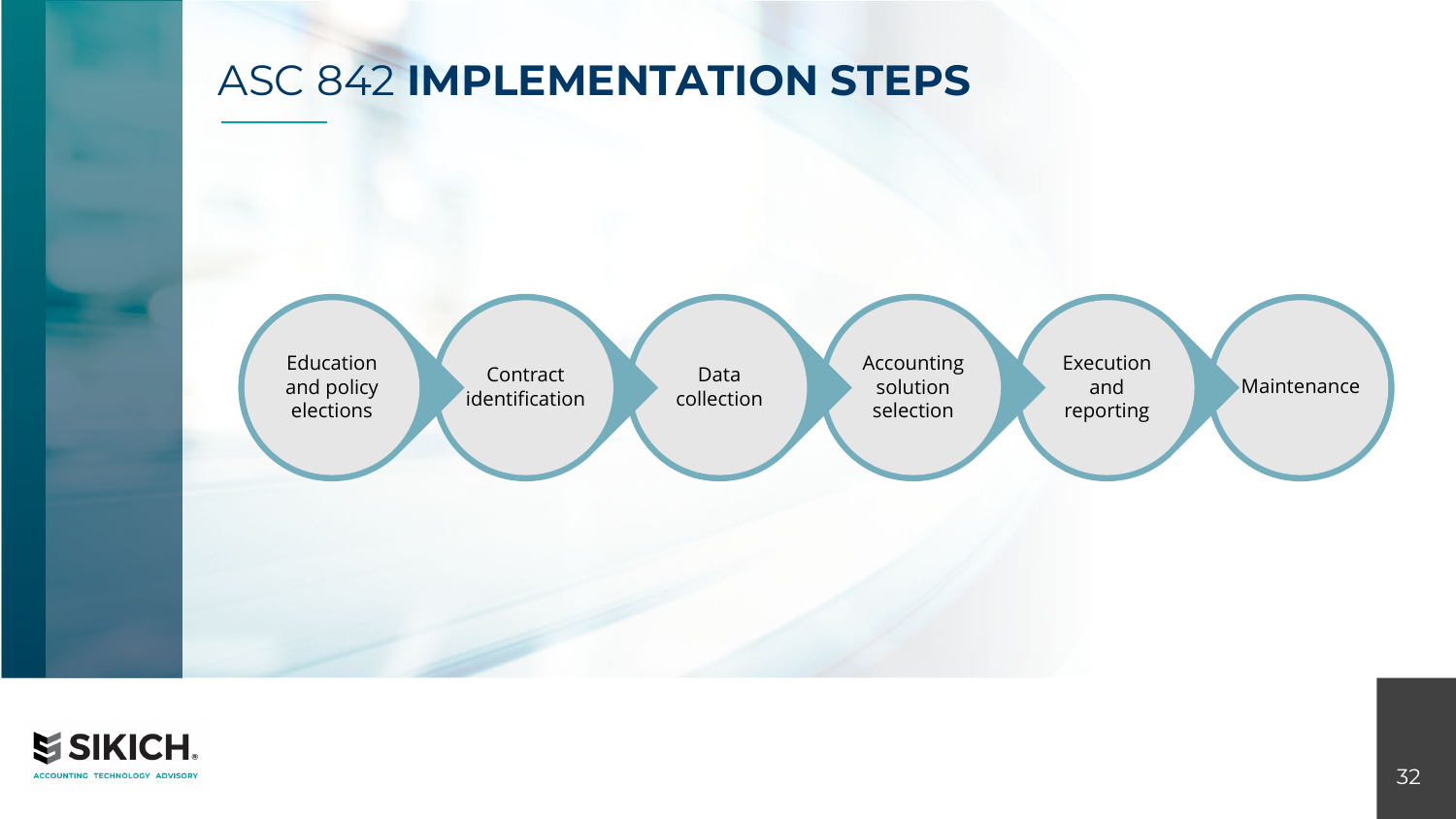## ITEMS TO **CONSIDER**

- **Where are your organization's leases?** 
	- **Review disbursements for recurring payments**
	- **Service arrangements requiring use/provision of equipment**
	- **Dedicated IT equipment to protect sensitive information (student health services,** student financial aid, etc)
	- Educational programs requiring specialized equipment (Arts, Broadcasting, Production)
	- Satellite locations/facilities (period of use; substantially all the economic benefits)
- **Policy elections and practical expedients**
- **Impacts on covenants/ratios**
- **How will you prepare and maintain lease calculations?**

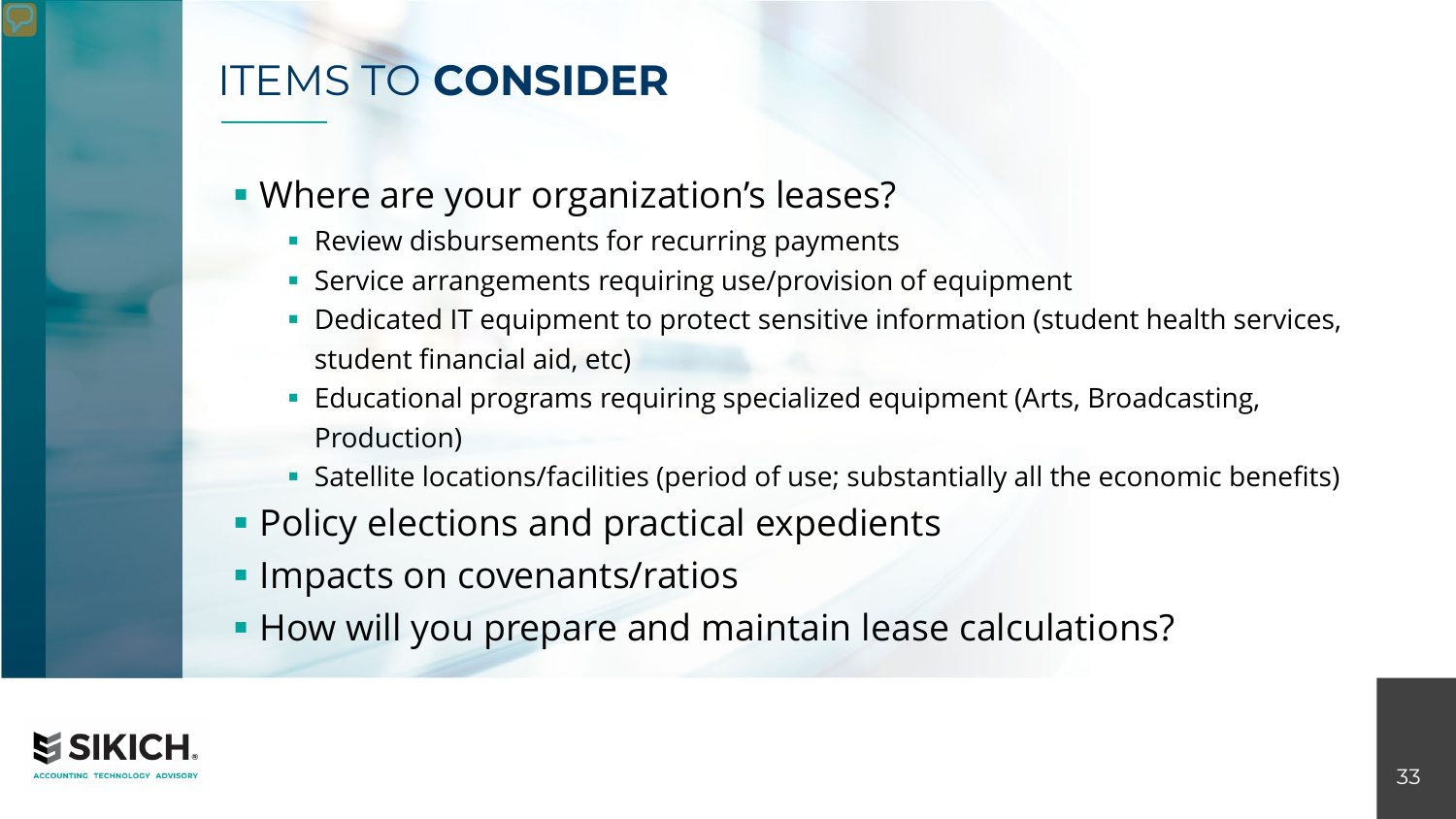### ISSUES SEEN IN EARLY **IMPLEMENTATIONS**

- Insufficient time and resources allocated to implementation
- Calculations being performed as of lease commencement date, not standard application date
- Inaccurate NPV calculations
- Using the NPV calculations to determine adjustment to liabilities and ROU assets over the lease term rather than using proper amortization schedules
- Improper use of discount rates and/or lack of documentation
- Corrections of errors being presented as cumulative effect adjustments
- Presentation and disclosure errors

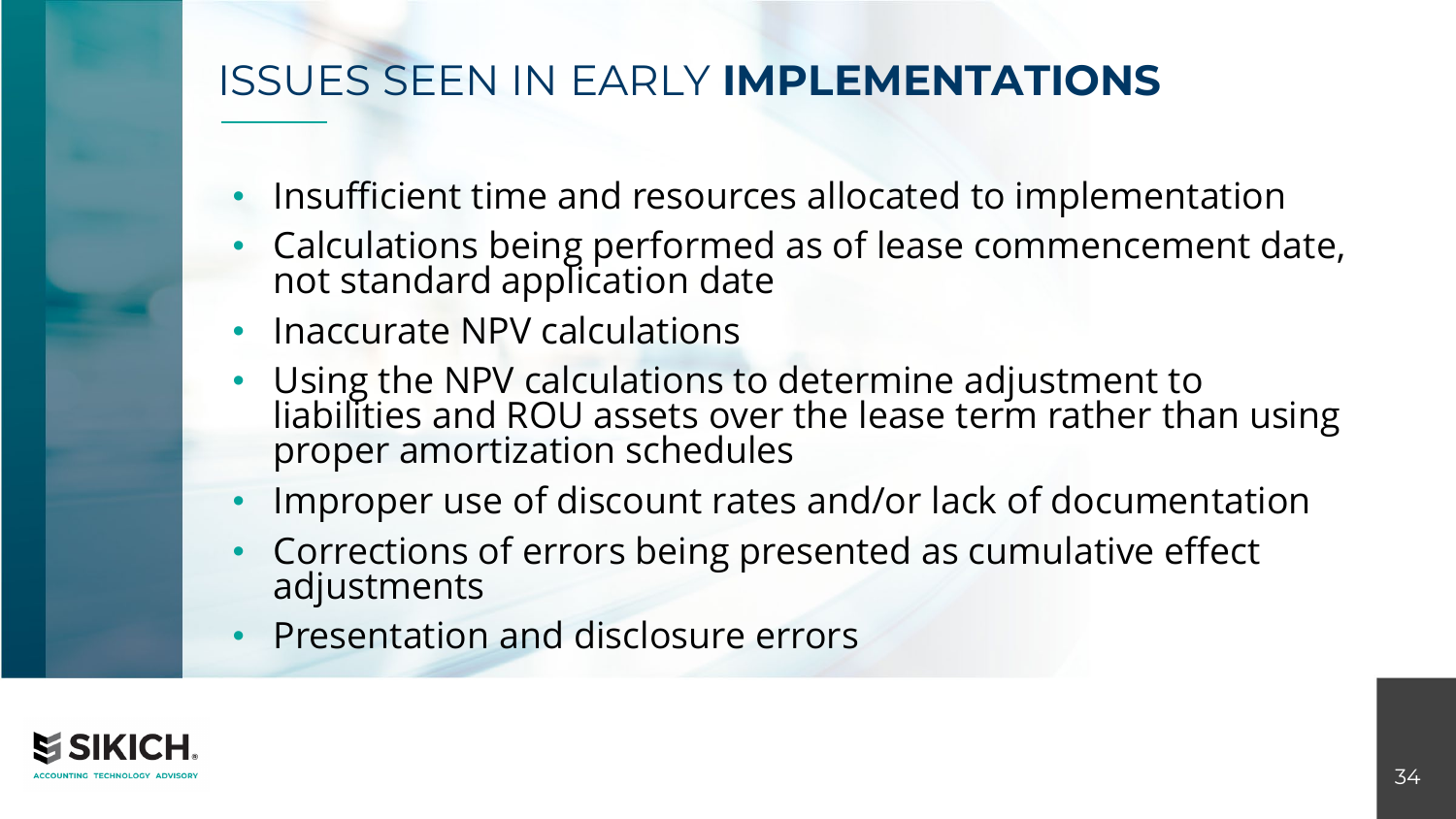## CHECK IN **QUESTION #3**

- **How prepared is your organization for** implementation?
	- A) Already completed! Just here for CPE.
	- B) We have all the information in place but need to decide on a way to perform the calculations.
	- C) We feel comfortable with the new requirements but have some work to do.
	- D) Not feeling very ready at all...

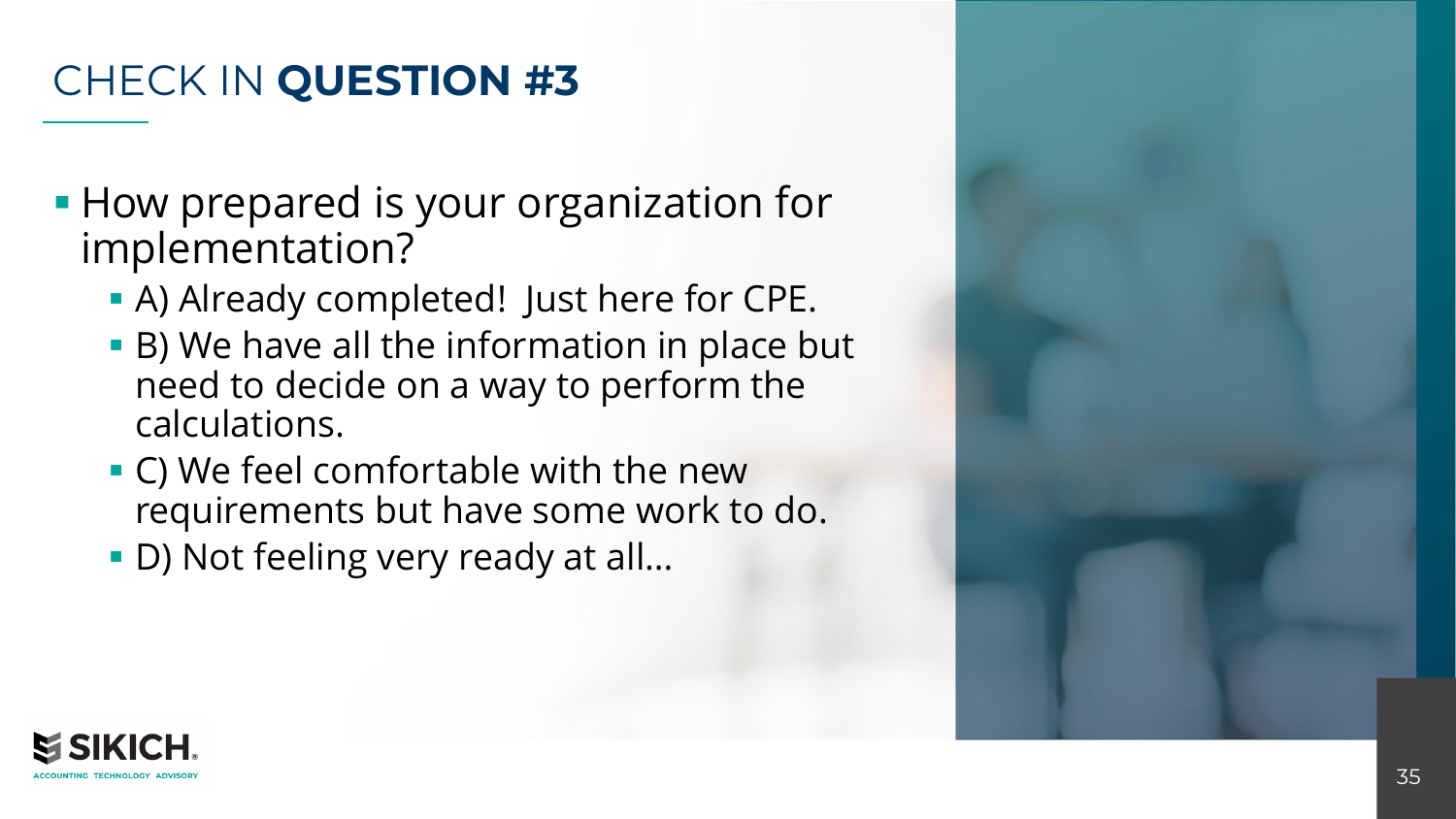## HELPFUL **RESOURCES**

- **[ASC 842 Lessee Handbook](https://www.sikich.com/asc-842-lessee-handbook/) and policy election template**
- **[ASC 842 Lessee Ledger](https://www.youtube.com/watch?v=mb7UwXzzxQI)**
- Data collection tool
- **Implicit rate calculator**
- [ASC 842 FAQ](https://www.sikich.com/insight/faq-new-lease-accounting-standards-asc-842/)
- **[Lessor considerations](https://www.sikich.com/insight/dear-lessors-were-sorry-if-we-made-you-feel-lesser/)**
- **Other related [Sikich Insights and recorded webinars](https://www.sikich.com/category/lease-accounting-standards/)**

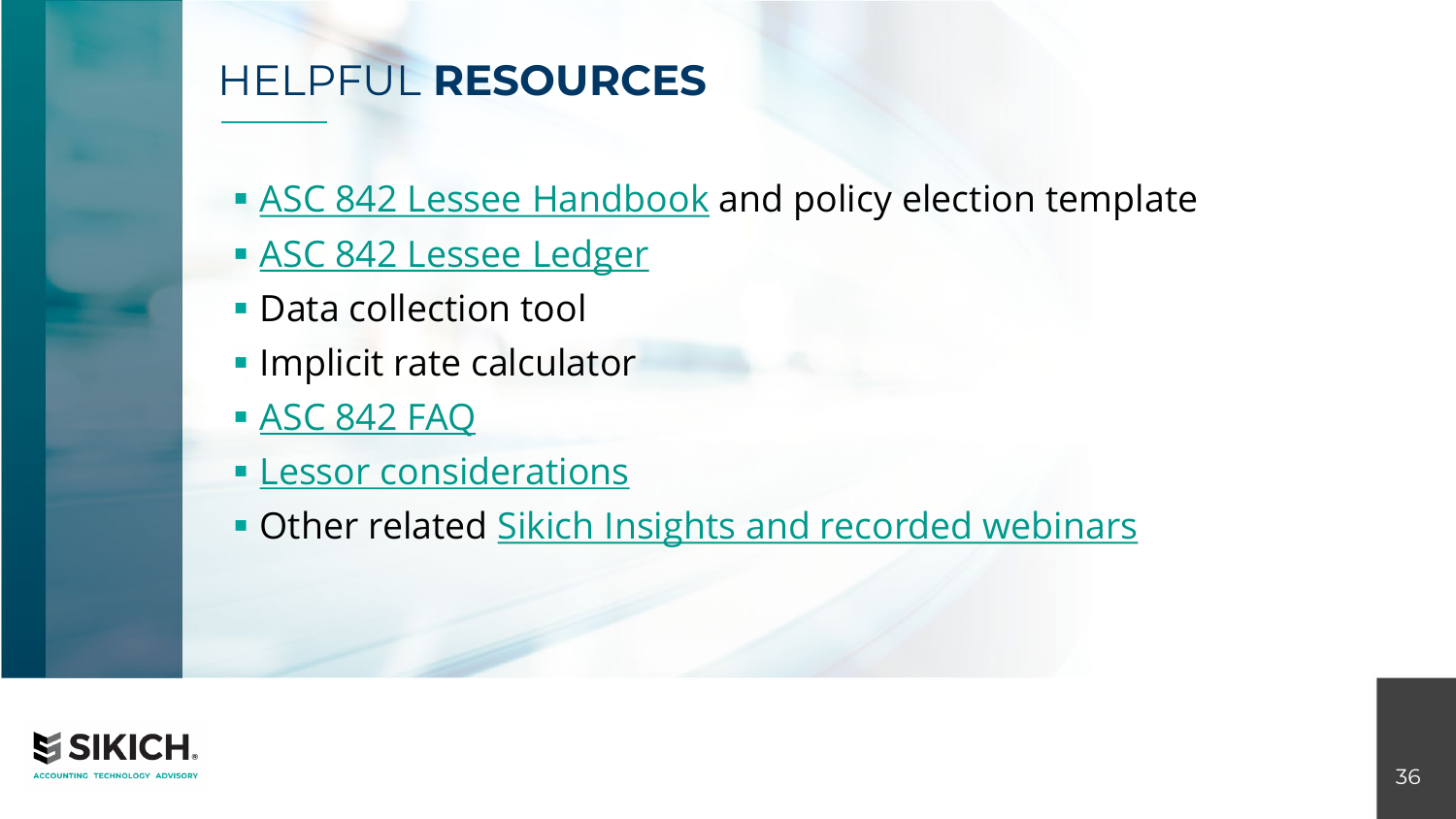## **QUESTIONS?**



**SYLESH BABU** CPA, CFE, ACA, DIPIFR AUDIT PARTNER sylesh.babu@sikich.com



**ASHLEY JOHNSON** CPA DIRECTOR ashley.johnson@sikich.com



**GREG FIEDLER** CPA ASSURANCE DIRECTOR OF INNOVATION greg.fiedler@sikich.com